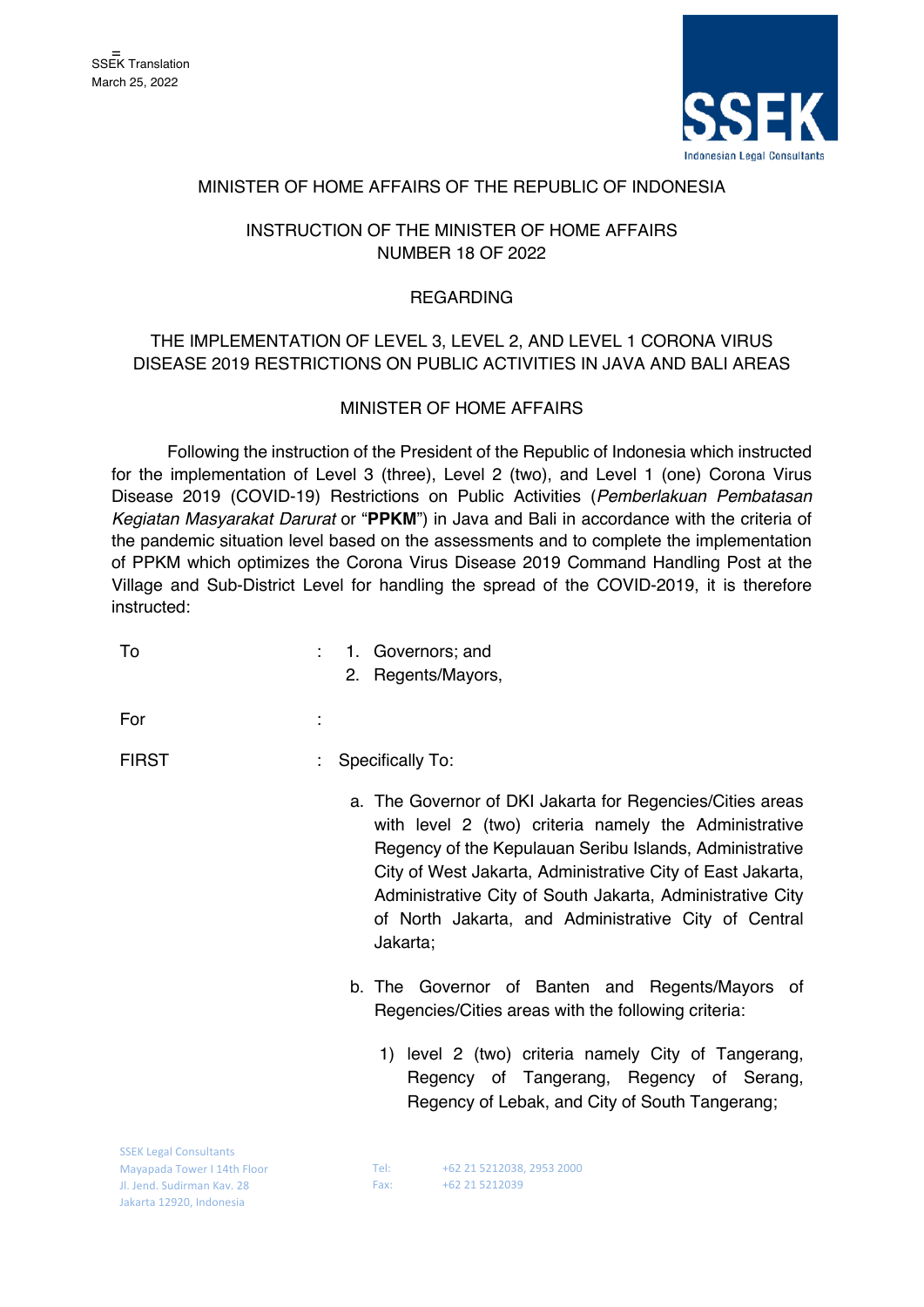

- 2) level 3 (three) namely City of Cilegon, Regency of Pandeglang, and City of Serang;
- c. The Governor of West Java and Regents/Mayors of Regencies/Cities with the following criteria:
	- 1) Level 1 (one) namely Regency of Pangandaran;
	- 2) level 2 (two) namely Regency of Kuningan, City of Sukabumi, City of Bogor, City of Bekasi, Regency of Tasikmalaya, Regency of Sukabumi, Regency of Purwakarta, Regency of Majalengka, City of Depok, Regency of Karawang, Regency of Indramayu, Regency of Cirebon, Regency of Cianjur, Regency of Ciamis, Regency of Bogor, Regency of Bekasi, Regency of Subang, Regency of Garut; and
	- 3) level 3 (three) namely City of Cirebon, City of Bandung, City of Tasikmalaya, City of Cimahi, City of Banjar, City of West Bandung, Regency of Bandung, and Regency of Sumedang,
- d. The Governor of Central Java and Regents/Mayors of Regencies/Cities with the following criteria:
	- 1) level 2 (two) namely Regency of Tegal, Regency of Rembang, Regency of Purbalingga, Regency of Pati, Regency of Kudus, City of Tegal, City of Semarang, City of Pekalongan, Regency of Kendal, Regency of Kebumen, Regency of Cilacap, Regency of Banyumas, Regency of Semarang, Regency of Pekalongan, Regency of Jepara, Regency of Grobongan, Regency of Brebes, Regency of Blora, and Regency of Demak;
	- 2) level 3 (three) namely Regency of Wonosobo, Regency of Wonogiri, Regency of Temanggung, Regency of Sukoharjo, Regency of Sragen, Regency of Purworejo, Regency of Pemalang, Regency of Magelang, City of Surakarta, City of Salatiga, City of Magelang, Regency of Klaten, Regency of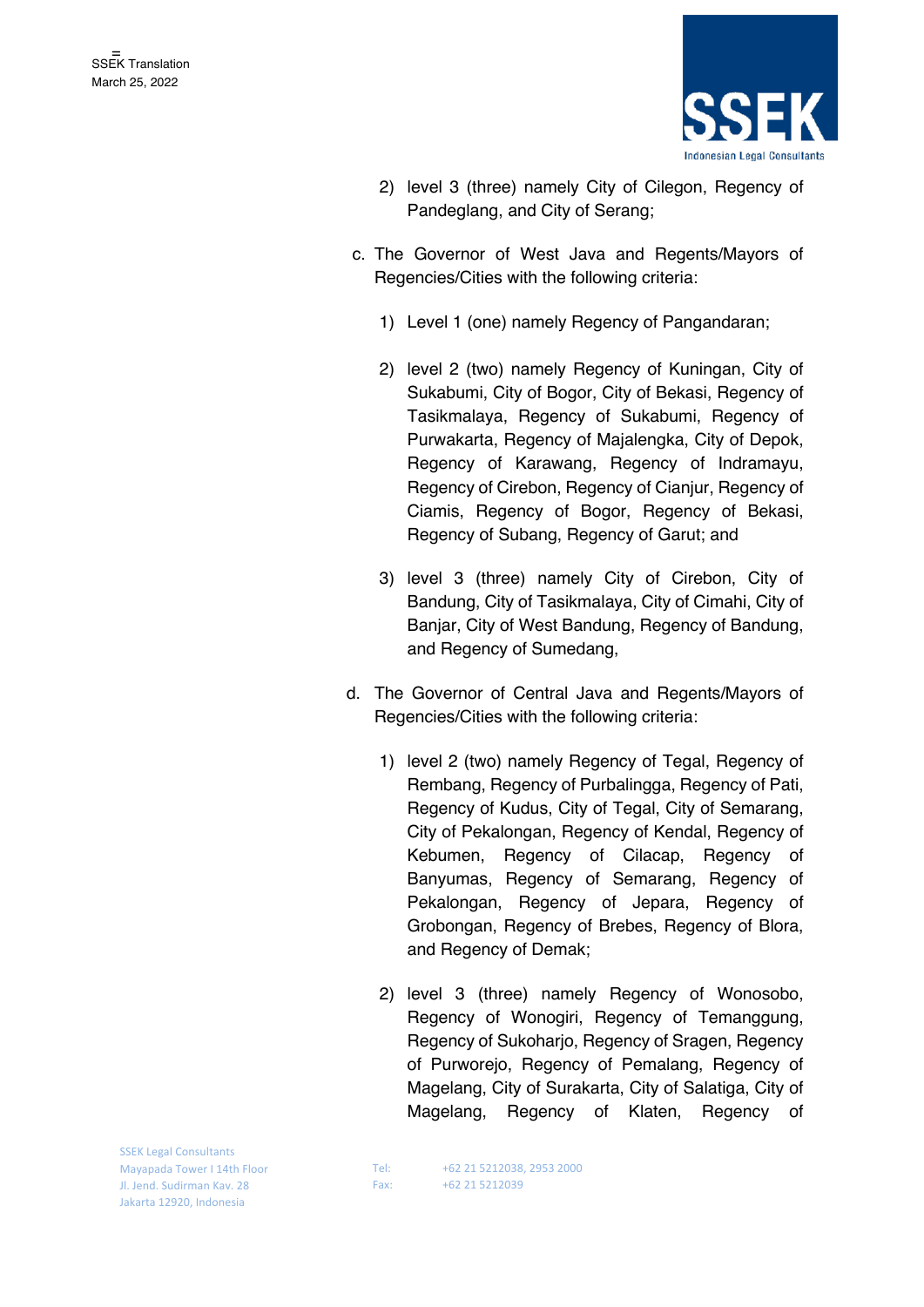

Karanganyar, Regency of Banjarnegara, Regency of Boyolali, and Regency of Batang.

- e. The Governor of the Special Region of Yogyakarta and Regents/Mayors of Regencies/Cities with the level 3 (three) criteria namely Regency of Sleman, Regency of Bantul, City of Yogyakarta, Regency of Kulonprogo, and Regency of Gunungkidul,
- f. The Governor of East Java and Regents/Mayors for Regencies/Cities with the following criteria:
	- 1) Level 1 (one) namely City of Surabaya, City of Mojokerto, Regency of Tuban, Regency of Mojokerto, and Regency of Lamongan;
	- 2) level 2 (two) namely Regency of Tulungagung, Regency of Trenggalek, Regency of Situbondo, Regency of Sidoarjo, Regency of Ponorogo, Regency of Pacitan, Regency of Ngawi, Regency of Magetan, Regency of Madiun, City of Malang, City of Kediri, City of Blitar, City of Batu, Regency of Kediri, Regency of Bondowoso, Regency of Blitar, Regency of Banyuwangi, Regency of Sumenep, Regency of Sampang, Regency of Probolinggo, Regency of Pasuruan, Regency of Malang, City of Pasuruan, Regency of Jember, Regency of Gresik, Regency of Bojonegoro; and
	- 3) level 3 (three) namely Regency of Lumajang, City of Probolinggo, City of Madiun, Regency of Jombang, Regency of Pamekasan, Regency of Nganjuk, and Regency of Bangkalan,
- g. The Governor of Bali and Regents/Mayors for Regencies/Cities with the level 2 (two) criteria namely Regency of Jembrana, Regency of Bangli, Regency of Karangasem, Regency of Badung, Regency of Gianyar, Regency of Klungkung, Regency of Tabanan, Regency of Buleleng, and City of Denpasar.

SSEK Legal Consultants Mayapada Tower I 14th Floor Jl. Jend. Sudirman Kav. 28 Jakarta 12920, Indonesia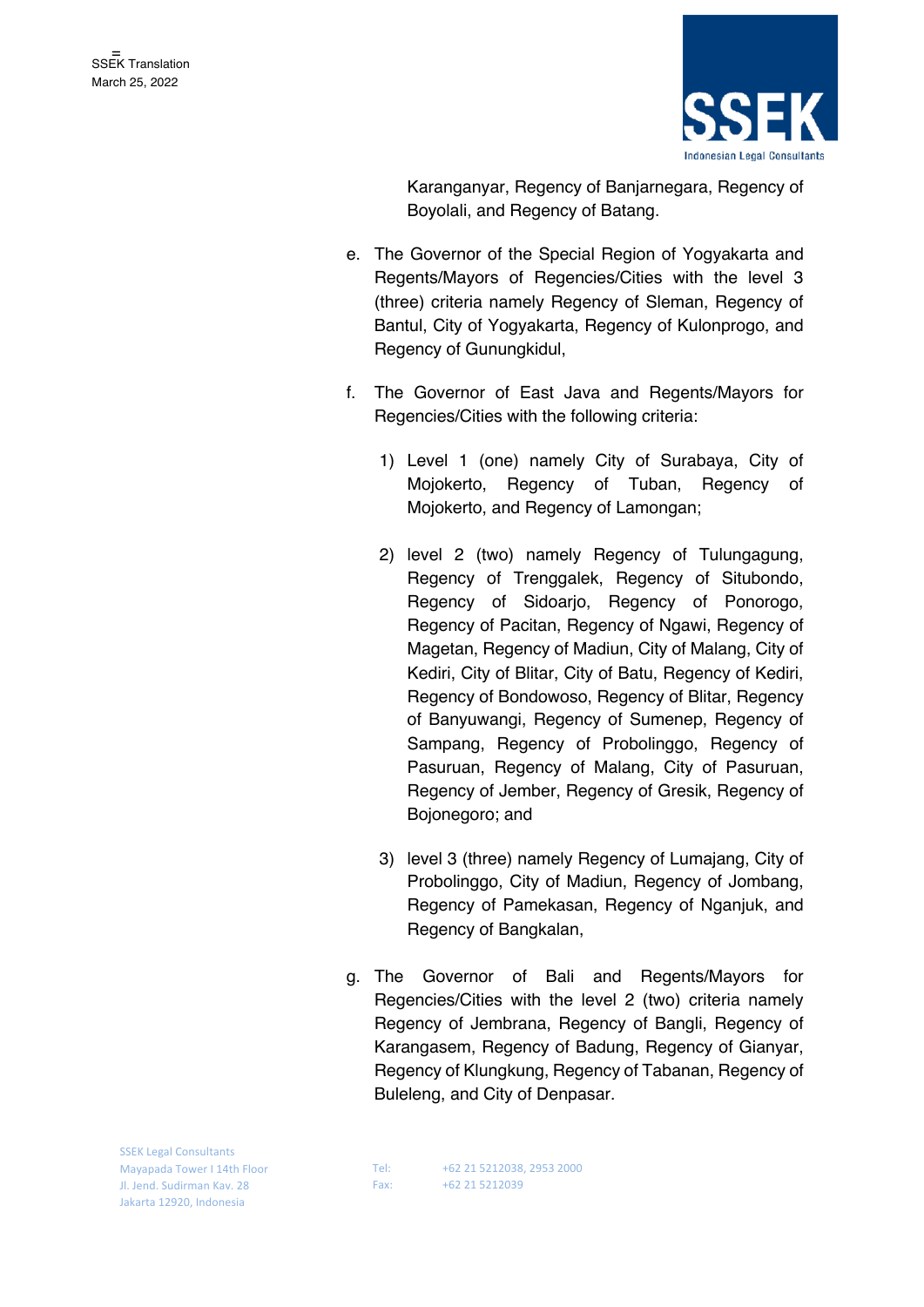Jakarta 12920, Indonesia



| <b>SECOND</b>                                                                              |    |                  | The regional level stipulation as referred to in the FIRST<br>Dictum shall be guided by the Indicators of Adjustment of<br>Public Health Efforts and Social Restrictions in the Handling<br>the COVID-19 Pandemic (Indikator Penyesuaian Upaya<br>Kesehatan Masyarakat dan Pembatasan Sosial dalam<br>Penanggulangan Pandemi COVID-19) stipulated by the<br>Minister of Health and shall be added with indicators of total<br>achievement of vaccination dose 2 (two) and vaccination dose<br>2 (two) for the elderly of over 60 (sixty) years of age from the<br>vaccination target with the following conditions: |
|--------------------------------------------------------------------------------------------|----|------------------|---------------------------------------------------------------------------------------------------------------------------------------------------------------------------------------------------------------------------------------------------------------------------------------------------------------------------------------------------------------------------------------------------------------------------------------------------------------------------------------------------------------------------------------------------------------------------------------------------------------------|
|                                                                                            |    |                  | a. decrease in the Regency/City level from level 3 (three) to<br>level 2 (two), with a total achievement of at least 50% (fifty<br>percent) of dose 2 (two) vaccination and achievement of<br>dose 2 (two) for the elderly who are over 60 (sixty) years<br>of age of at least 40% (forty percent);                                                                                                                                                                                                                                                                                                                 |
|                                                                                            |    |                  | b. a decrease in the Regency/City level from level 2 (two) to<br>level 1 (one), with a minimum achievement of a minimum<br>dose of 2 (two) vaccination of 70% (seventy percent) and<br>an achievement of a dose of 2 (two) for the elderly who<br>are over 60 (sixty) years of age of at least a minimum of<br>60% (sixty percent); and                                                                                                                                                                                                                                                                             |
| <b>THIRD</b>                                                                               |    |                  | The adjustments as referred to in the SECOND Dictum shall<br>also be carried out to:                                                                                                                                                                                                                                                                                                                                                                                                                                                                                                                                |
|                                                                                            |    | a. agglomeration | in Jakarta, Bogor, Depok,<br>areas<br>Tangerang, Bekasi (Jabodetabek), Bandung<br>Raya,<br>Semarang Raya, Solo Raya, Special Region of<br>Yogyakarta, Surabaya Raya, Malang Raya and Bali,<br>where the assessment of the agglomeration area is<br>calculated as one unit and for the assessment of<br>Indicators of Adjustments of Public Health Efforts and<br>Social Restrictions in Handling the COVID-19 Pandemic<br>determined by the Minister of Health; and                                                                                                                                                 |
|                                                                                            |    |                  | b. areas that are actively making data corrections, this is<br>conducted in order to encourage Regencies/Cities to<br>make improvements of data relating to COVID-19.                                                                                                                                                                                                                                                                                                                                                                                                                                               |
| <b>FOURTH</b>                                                                              |    |                  | PPKM in Regencies and Cities in Java and Bali areas with the<br>Level 3 (three) criteria as referred to in the FIRST Dictum is<br>carried out by implementing the following activities:                                                                                                                                                                                                                                                                                                                                                                                                                             |
|                                                                                            | а. |                  | implementation of learning in education units can be<br>carried out through limited face-to-face learning and/or                                                                                                                                                                                                                                                                                                                                                                                                                                                                                                    |
| <b>SSEK Legal Consultants</b><br>Mayapada Tower I 14th Floor<br>Jl. Jend. Sudirman Kav. 28 |    | Tel:<br>Fax:     | +62 21 5212038, 2953 2000<br>+62 21 5212039                                                                                                                                                                                                                                                                                                                                                                                                                                                                                                                                                                         |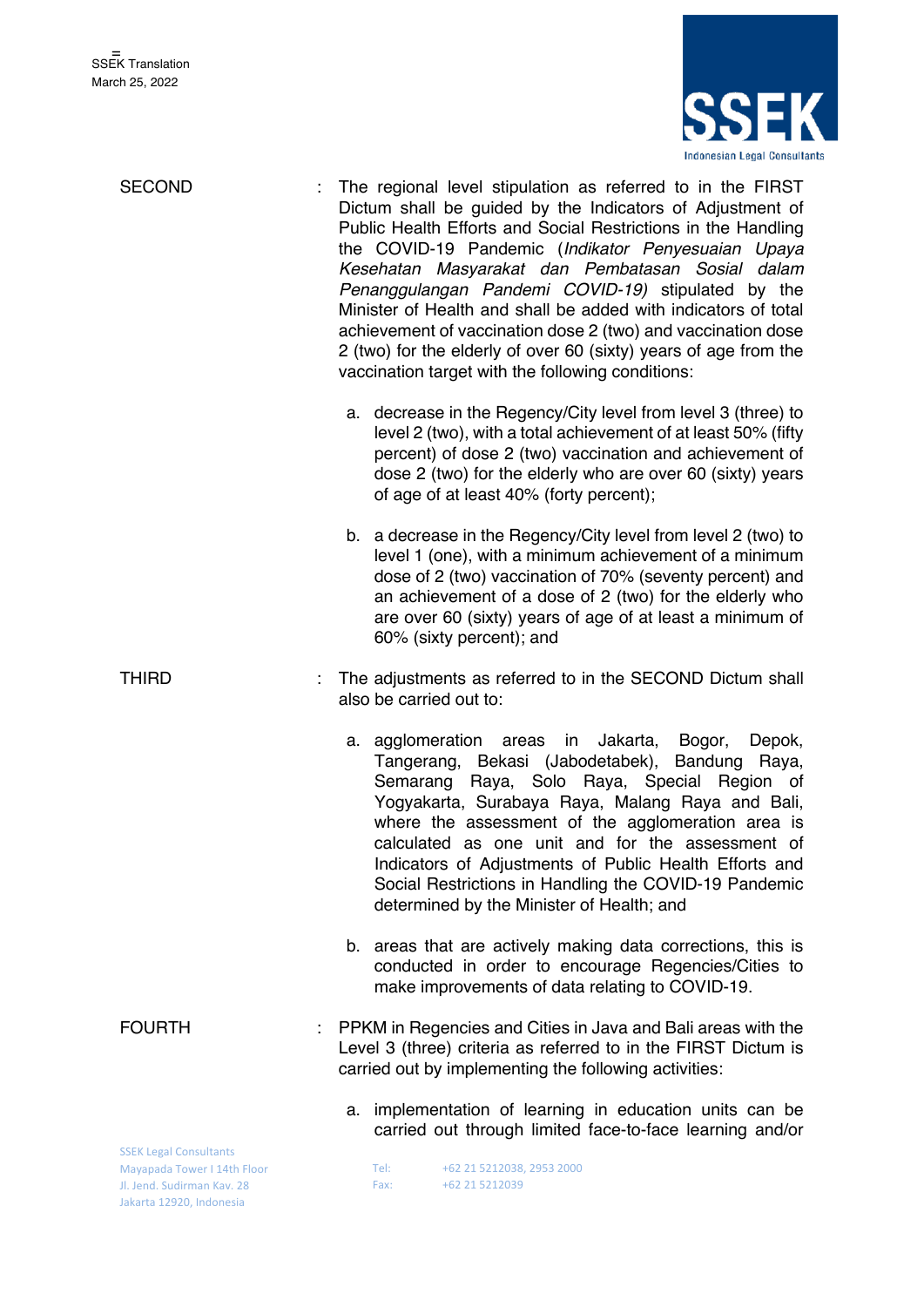

distance learning based on the Joint Decree of the Minister of Education and Culture, Research and Technology, Minister of Religion, Minister of Health and Minister of Home Affairs Number 05/KB/2021, Number 1347 of 2021, Number HK.01.08/MENKES/6678/ 2021, Number 443-5847 of 2021 regarding Guidelines for the Implementation of Learning during the Coronavirus Disease 2019 (COVID-19) Pandemic;

- b. implementation of activities in non-essential sectors shall be enforced with a maximum of 50% (fifty percent) Work From Office ("**WFO**") for vaccinated employees and shall be required to use the *PeduliLindungi* application at the entrance and exit of the workplace;
- c. implementation of activities in the following sectors:
	- 1) essential such as:
		- a) finance and banking only includes insurance, banks, pawnshops, futures exchanges, pension funds, and financial institutions (oriented to physical service with customers);
		- b) capital market (oriented to physical service with customers and capital market operations that are running well);
		- c) information and communication technology including cellular operators, data centers, internet, media related to information dissemination to the public;
		- d) non-quarantine handling hotels; and
		- e) export-oriented industries and its supporting industries where the company must present proof of Goods Export Notification (*Pemberitahuan Ekspor Barang* or **"PEB"**) document samples for the last 12 (twelve) months or other documents indicating export plans and shall have an Industrial Activity Mobility and Operational Permit (*Izin Operasional dan Mobilitas Kegiatan Industri* or **"IOMKI"**) from the Ministry of Industry,

may operate with the following conditions:

SSEK Legal Consultants Mayapada Tower I 14th Floor Jl. Jend. Sudirman Kav. 28 Jakarta 12920, Indonesia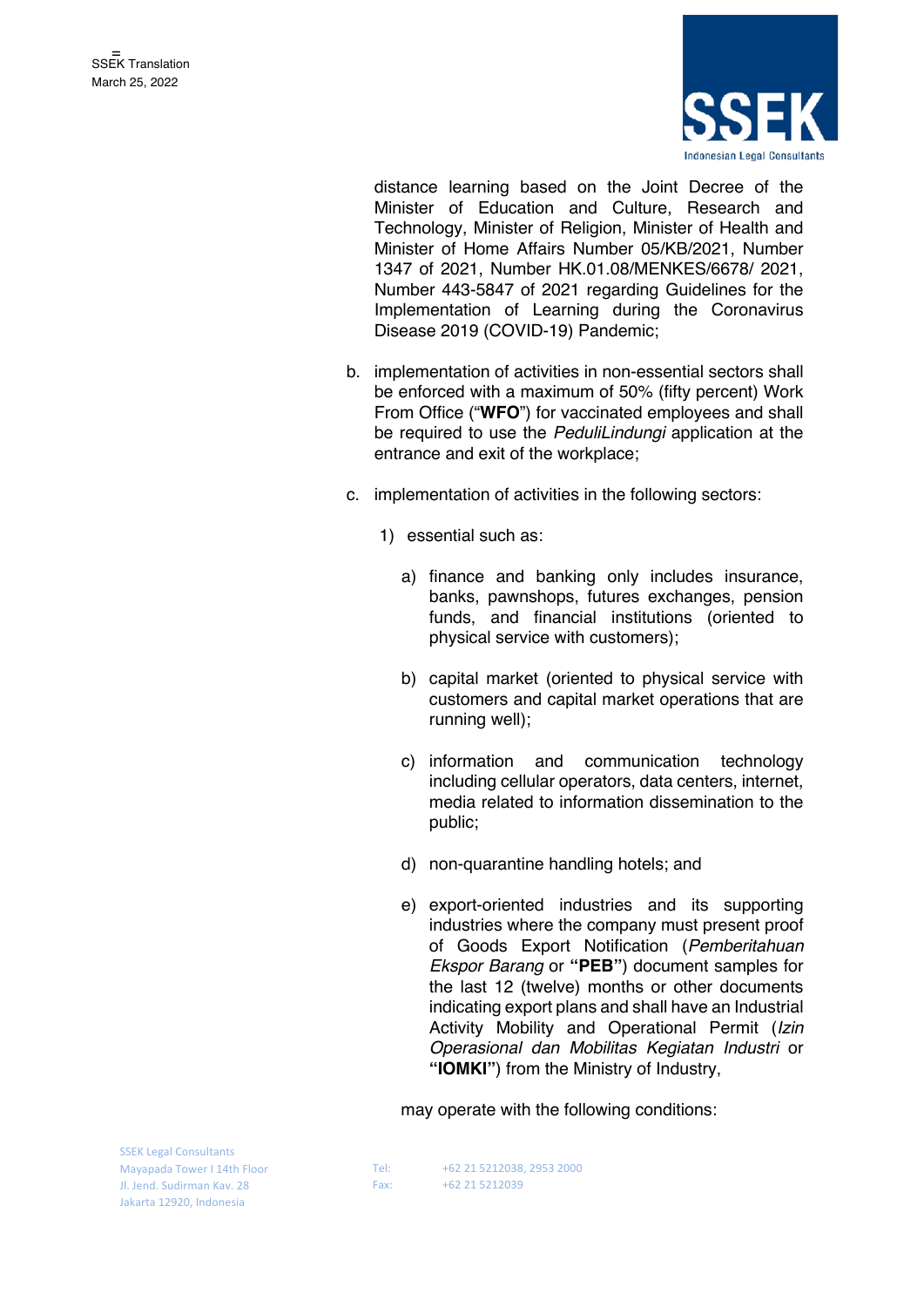

- a) for letter a) may operate with a maximum capacity of 50% (fifty percent) staff for the locations related to public services, as well as 25% (twenty-five percent) for office administration services for operational support;
- b) for letter b) to letter c) may operate with a maximum capacity of 50% (fifty percent) staff; and
- c) for letter d):
	- (1) required to use the *PeduliLindungi* application to screen all employees and visitors and only Green categories in the *PeduliLindungi*  application may enter unless they cannot be vaccinated due to health reasons;
	- (2) maximum capacity of 50% (fifty percent);
	- (3) fitness centers/gym facilities, gathering room facilities/conference room/meeting rooms and large-capacity meeting rooms/ballrooms are allowed to open by using the *PeduliLindungi* application and with a maximum capacity of 50% (fifty percent), and the provision of food and beverages at gathering room facilities/conference room/meeting room, and meeting room with large capacity/ballroom shall be served in a box and with no buffet; and
	- (4) children under 12 (twelve) years old must show a negative result of Antigen (H-1)/PCR (H-2),
- d) for letter e):
	- 1) may only operate with shift arrangements with a maximum capacity of 75% (seventy-five percent) of staff for each shift only in production facilities/factories;
	- 2) 25% (twenty-five percent) for office administration services for operational support;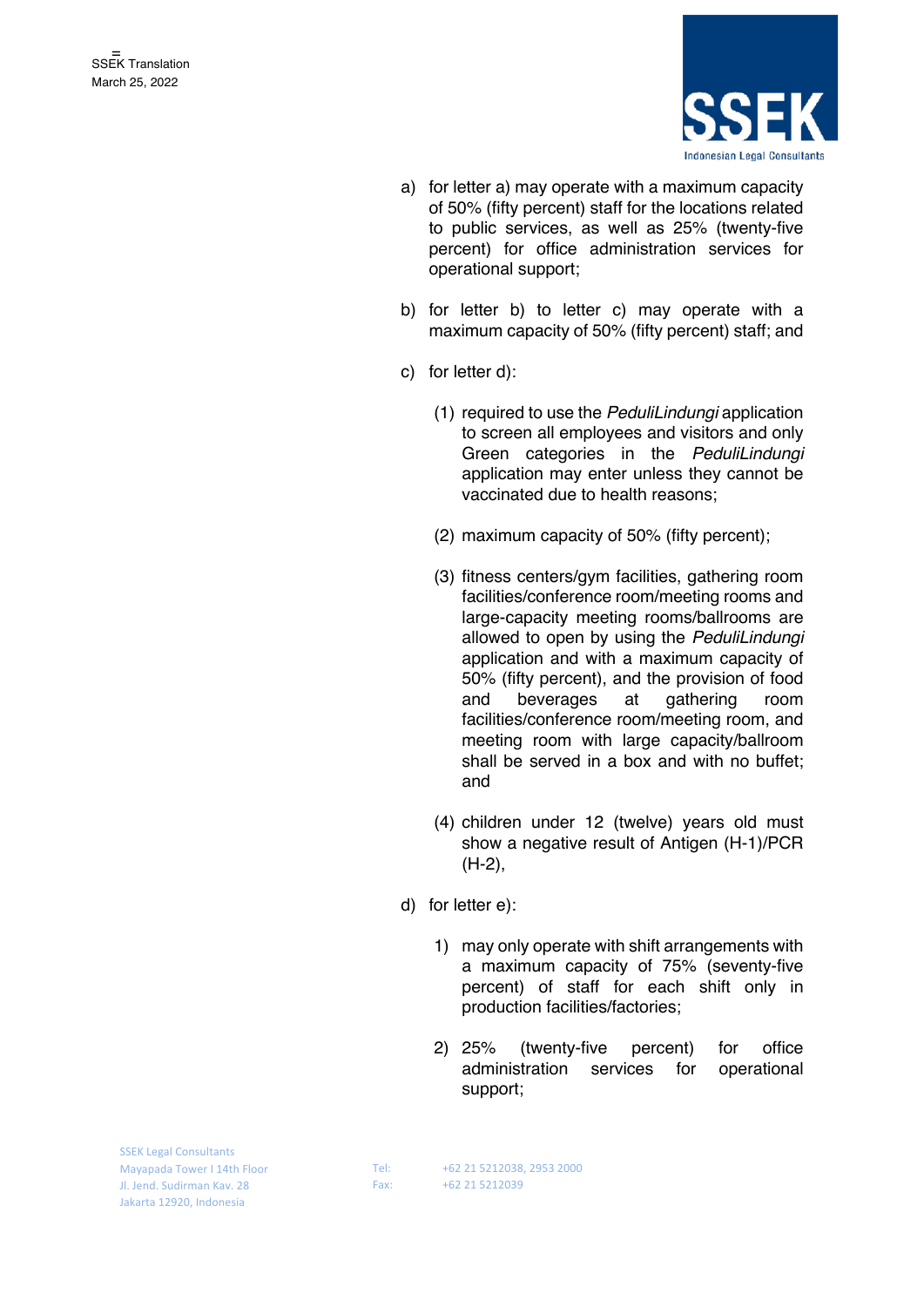

- 3) number (1) (one) and number (2) (two) are carried out by implementing health protocols;
- 4) shall use the *PeduliLindungi* application for entry and exit arrangements; and
- 5) employees are prohibited to dine at the same time,
- 2) essential in the government sector shall follow the technical provisions issued by the Minister of Empowerment of State Apparatus and Bureaucratic Reform;
- 3) critical, such as:
	- a) health;
	- b) security and order;
	- c) disaster management;
	- d) energy;
	- e) logistics, post, transportation, and distribution especially for the public's basic needs;
	- f) food and beverage industry and its support, including for livestock and pets;
	- g) fertilizer and petrochemicals;
	- h) cement and building materials;
	- i) national vital objects;
	- j) national strategic projects;
	- k) construction (public infrastructure including telecommunication and broadcasting infrastructure);
	- l) basic utilities (electricity, water, and waste management)

may be operated with the following conditions:

SSEK Legal Consultants Mayapada Tower I 14th Floor Jl. Jend. Sudirman Kav. 28 Jakarta 12920, Indonesia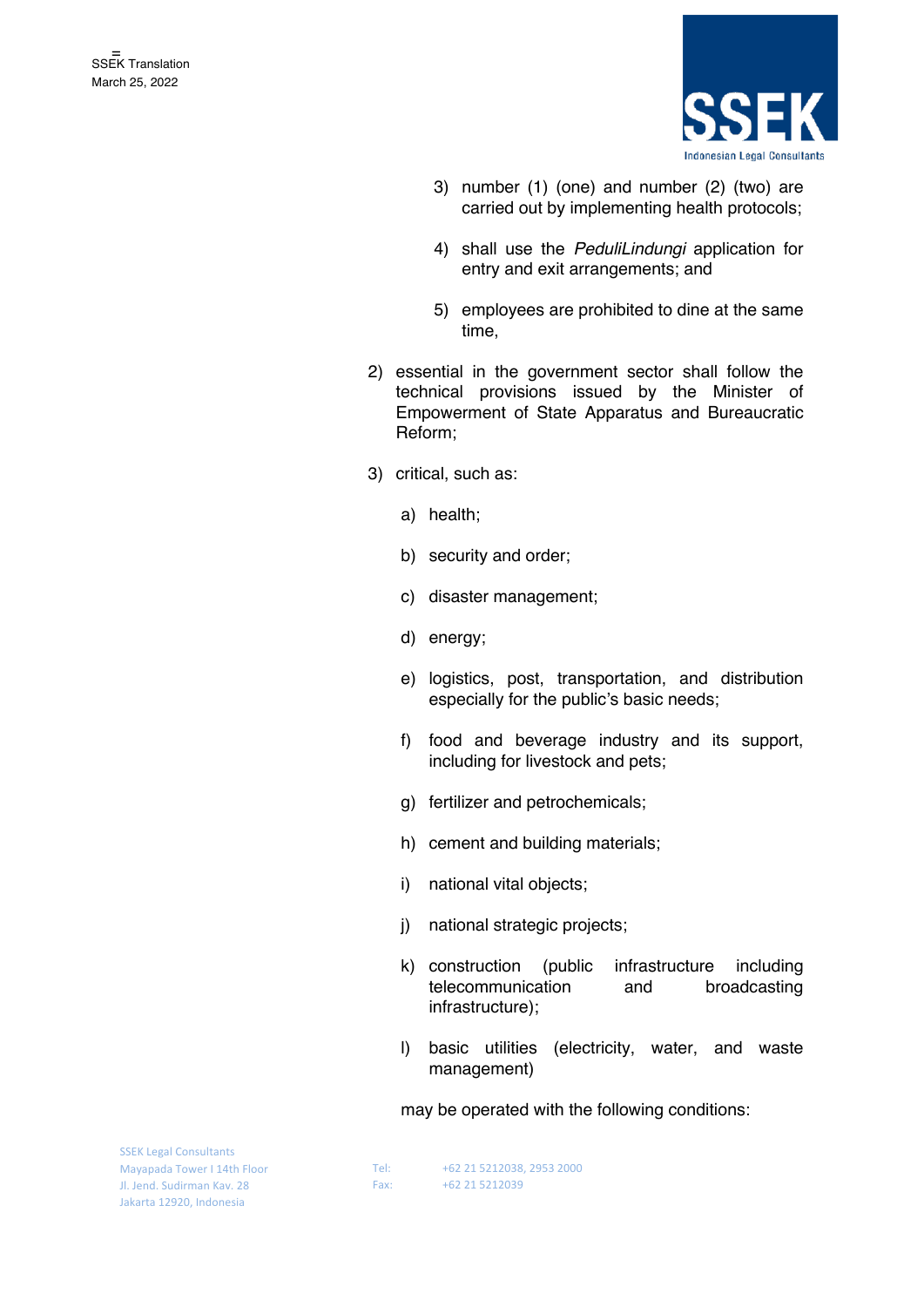

- a) for letter a) may operate 100% (one hundred percent) of staff without any exceptions, including the Integrated Service Post (*Pos Pelayanan Terpadu* or *Posyandu*) as a part of the effort to provide essential health services for the community to be operate 100% (one hundred percent) without any exceptions;
- b) for letter b) may operate 100% (one hundred percent) of the staff without any exceptions;
- c) for letter c) to letter l) may operate 100% (one hundred percent) of maximum staff, only in production/construction/service facilities to the community and for office administration services to support operations, a maximum of 25% (twenty five percent) staff is enforced;
- d) companies included in the sector of letter d), e), f), g), h), k), and l) must use the *PeduliLindungi* application to screen all employees and visitors who enter production/construction/service facilities and office administration areas; and
- e) companies that are included in the sector category according to letter c must obtain a recommendation from the technical ministry of sector development before being able to gain access to use the *PeduliLindungi* application,
- 4) for supermarkets, hypermarkets, traditional markets, grocery stores and supermarkets that sell daily necessities, operating hours are limited to 21.00 local time with a visitor capacity of 60% (sixty percent);
- 5) for supermarkets and hypermarkets are required to use the *PeduliLindungi* application which has been started since September 14, 2021 and only visitors with the Green category in the *PeduliLindungi*  application may enter unless they cannot be vaccinated due to health reasons; and
- 6) for pharmacies and drugstores can be opened for 24 (twenty-four) hours,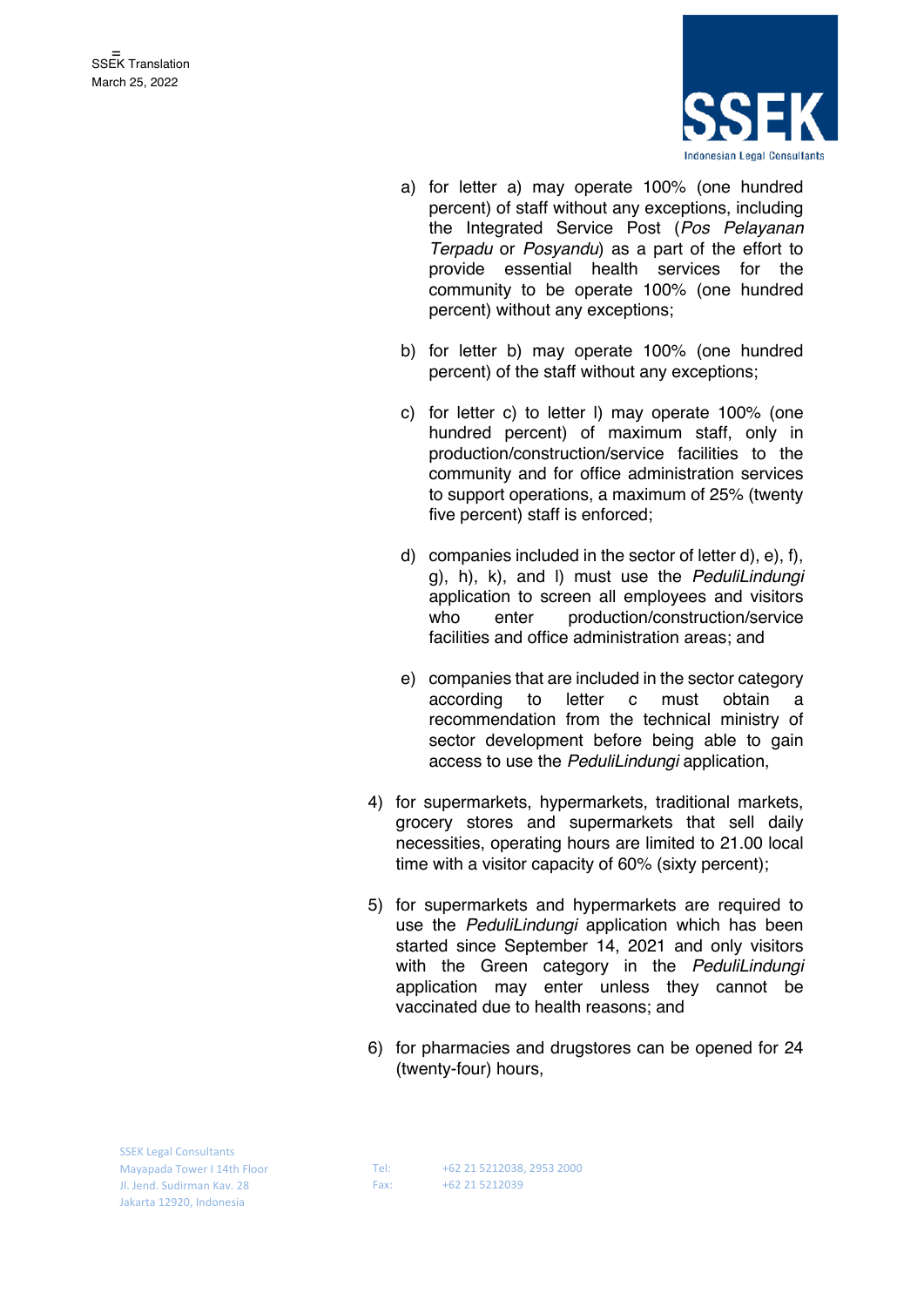

- d. community markets which sells non-daily necessities may operate with a maximum capacity of 60% (sixty percent) and with an operating hour of until 20.00 local time;
- e. street vendors, grocery stores, voucher agents/outlets, barbershops, laundry, hawkers, small workshops, vehicle washes, and others of its kind are allowed to open by implementing strict health protocols until 21.00 local time which technical regulations are carried out by the Regional Government;
- f. implementation of dining/drinking activities in public places:
	- 1) food stalls/*warteg*, street vendors, hawker stalls, and its kind are allowed to open with strict health protocols until 21.00 local time with a maximum capacity of 60% (sixty percent) and a maximum of 60 (sixty) minutes of mealtime;
	- 2) restaurants/diners, cafes that are located in buildings/shops or open areas, either those located in separate locations and those located in shopping centers/malls are allowed to open with the following conditions:
		- a) with strict health protocols until 21.00 local time;
		- b) with a maximum capacity of 60% (sixty percent);
		- c) one table for a maximum of 2 (two) people;
		- d) maximum mealtime is 60 (sixty) minutes;
		- e) required to use the *PeduliLindungi* application to screen all visitors and employees and only visitors with the Green category in the *PeduliLindungi*  application may enter unless they cannot be vaccinated due to health reasons,
	- 3) restaurants/diners, cafes with operating hours which starts at night may operate with the following conditions:
		- a) with strict health protocols and operating hours from 18.00 to maximum of 00.00 local time;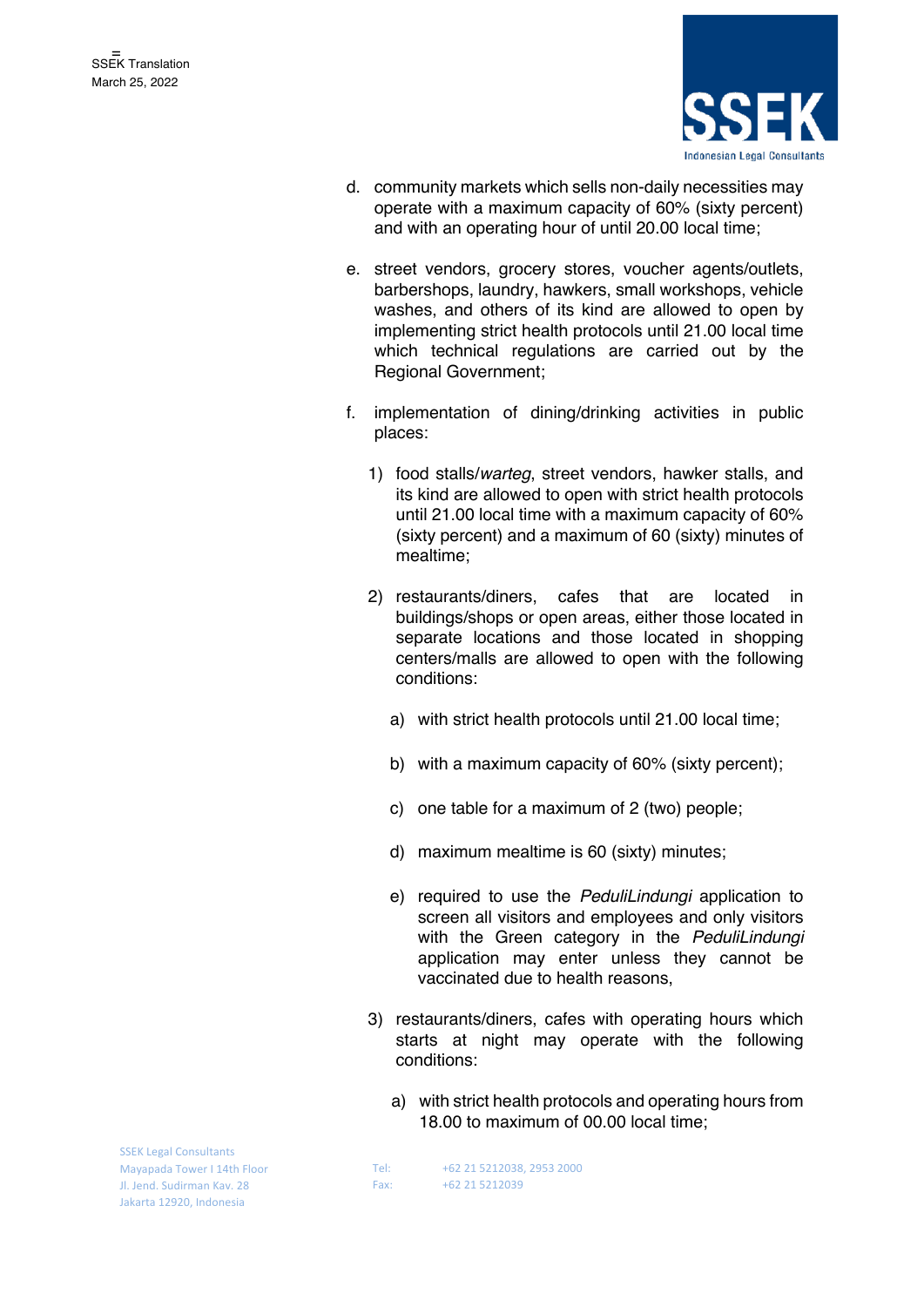

- b) with a maximum capacity of 25% (twenty five percent);
- c) one table for a maximum of 2 (two) people;
- d) maximum mealtime is 60 (sixty) minutes; and
- e) required to use the *PeduliLindungi* application to screen all visitors and employees and only visitors with the Green category in the *PeduliLindungi*  application may enter unless they cannot be vaccinated due to health reasons,
- 4) technical arrangements for points 1) to 3) shall be regulated by the Regional Government,
- g. activities in shopping centers/malls/trade centers may be opened with the following conditions:
	- 1) maximum capacity of 60% (sixty percent) and operating hours of until 21.00 local time with due observance of the provisions in letter c.4) and letter f.2) and is carried out by implementing the health protocols regulated by the Ministry of Trade;
	- 2) required to use the *PeduliLindungi* application to screen all visitors and employees of the related shopping center/mall/trade center and only visitors with the Green category in the *PeduliLindungi*  application may enter unless they cannot be vaccinated due to health reasons;
	- 3) children under 12 (twelve) years old are required to be accompanied by their parents. Specifically for children age 6 (six) years old to 12 (twelve) years old shall show evidence of vaccination of at least the first dose;
	- 4) children's playgrounds, and entertainment venues in shopping centers/malls/trade centers may be opened with maximum capacity of 50% (fifty percent) on the condition that evidence of complete vaccination is shown specifically for all children age 6 (six) to 12 (twelve) years old that enter;
	- 5) cinemas may operate under the following conditions: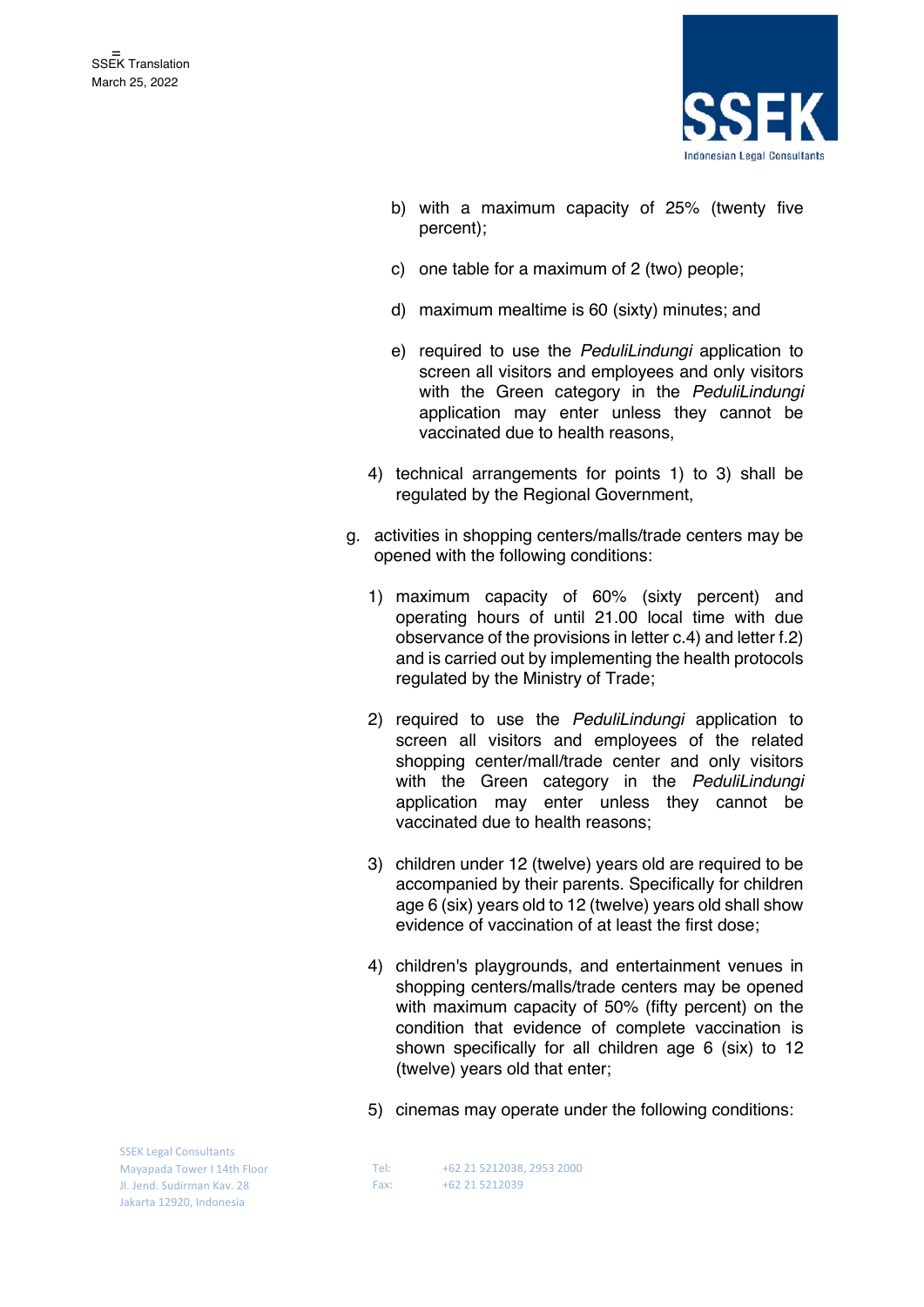

- a) required to use the *PeduliLindungi* application to screen all visitors and employees;
- b) maximum capacity of 50% (fifty percent) and only visitors with the Green category in the *PeduliLindungi* application may enter unless they cannot be vaccinated due to health reasons;
- c) children under 12 (twelve) years old are required to be accompanied by their parents. Specifically children age 6 (six) years old to 12 (twelve) years old shall show evidence of vaccination of at least the first dose;
- d) restaurants/diners and cafes within the cinema area are permitted to receive dine-in with a maximum capacity of 50% (fifty percent) and a maximum mealtime of 60 (sixty) minutes; and
- e) following the health protocols regulated by the Ministry of Tourism and Creative Economy and the Ministry of Health,
- h. implementation of construction activities for public infrastructure (construction sites and project sites) shall 100% (one hundred percent) operate and non-public infrastructure construction is permitted a maximum of 50% (fifty percent) of the maximum capacity by implementing stricter health protocols;
- i. places of worship (Mosques, Prayer Rooms, Churches, Temples (*Pura*), Viharas and Temples (*Klenteng*) as well as other public places that function as places of worship) shall hold congregational worship/religious activities during the implementation of Level 3 (three) PPKM with a maximum capacity of 50% (fifty percent) by implementing stricter health protocols in accordance with technical provisions from the Ministry of Religious Affairs;
- j. public facilities (public areas, public parks, public tourist attractions and other public areas) may be open with maximum capacity of 50% (fifty percent), under the following conditions;
	- 1) shall follow the health protocols regulated by the Ministry of Tourism and Creative Economy, and the Ministry of Health;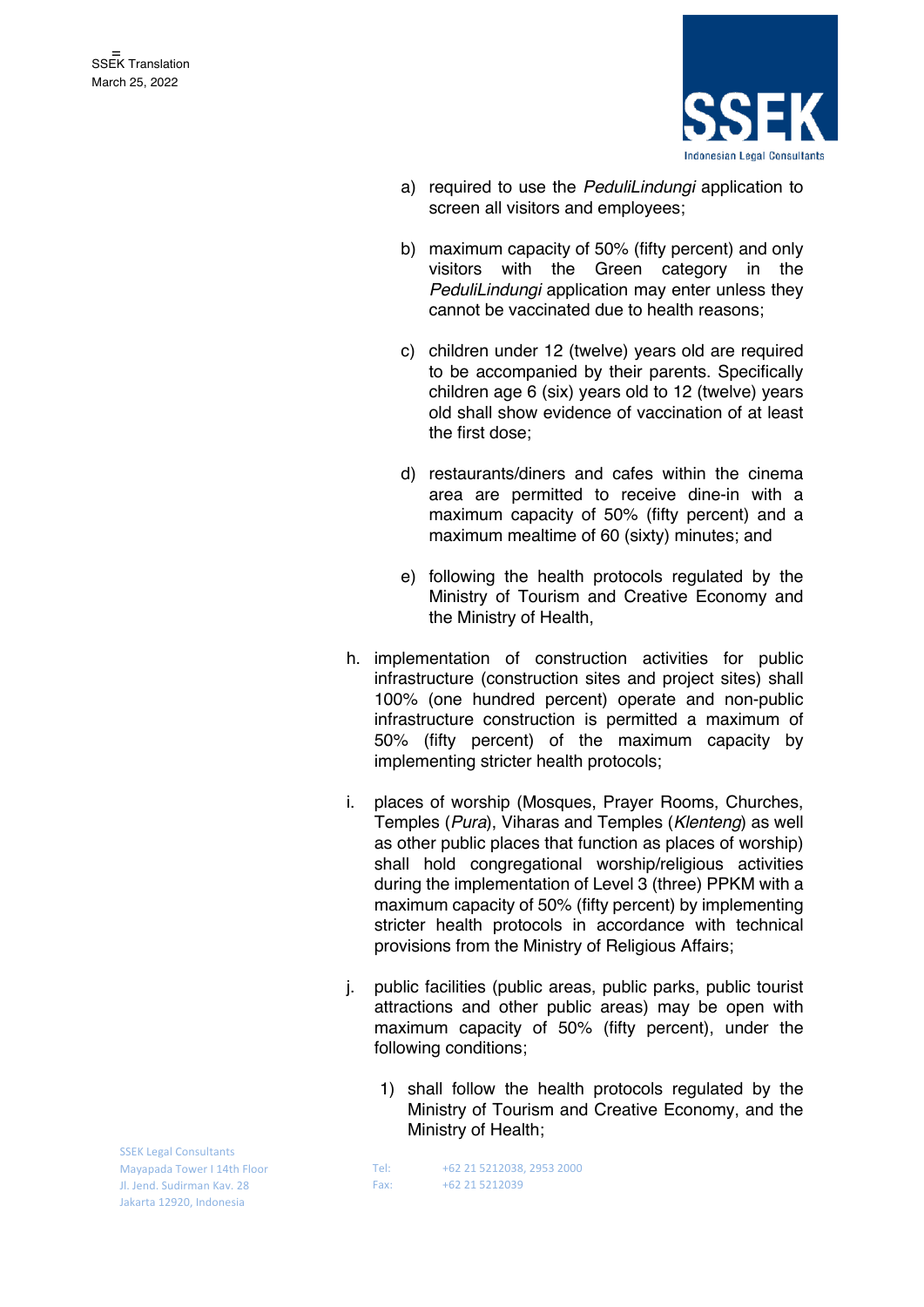

- 2) required to use the *PeduliLindungi* application to screen all visitors and employees and only visitors with the Green category in the *PeduliLindungi*  application may enter unless they cannot be vaccinated due to health reasons;
- 3) children under the age of 12 (twelve) years are required to be accompanied by their parents. Specifically for children age 6 (six) years old to 12 (twelve) years old shall show evidence of vaccination of at least the first dose;
- k. arts, cultural, sports and social activities (locations of art, culture, sports facilities, and social activities that may cause crowds and masses) may be conducted with a maximum capacity of 50% (fifty percent), by implementing stricter health protocols and is required to use *PeduliLindungi* application and only visitors with the Green category in the *PeduliLindungi* application may enter unless they cannot be vaccinated due to health reasons:
- l. activities in fitness centers/gym are allowed to open with a maximum capacity of 50% (fifty percent) by implementing stricter health protocols and must use the *PeduliLindungi* application and only visitors with the Green category in the *PeduliLindungi* application may enter unless they cannot be vaccinated due to health reasons;
- m. public transportation (public vehicles, mass transportation, taxis (conventional and online) and rental vehicles) is enforced with a maximum capacity setting of 70% (seventy percent) and 100% (one hundred percent) for aircraft by implementing stricter health protocols;
- n. implementation of wedding reception can be held with a maximum of 25% (twenty five percent) of the room capacity and not holding dine-ins by implementing stricter health protocols;
- o. requirements for domestic travel using personal cars, motorbikes and long-distance public transportation (airplanes, buses, ships and trains) are in accordance with the provisions stipulated by the National COVID-19 Handling Task Force;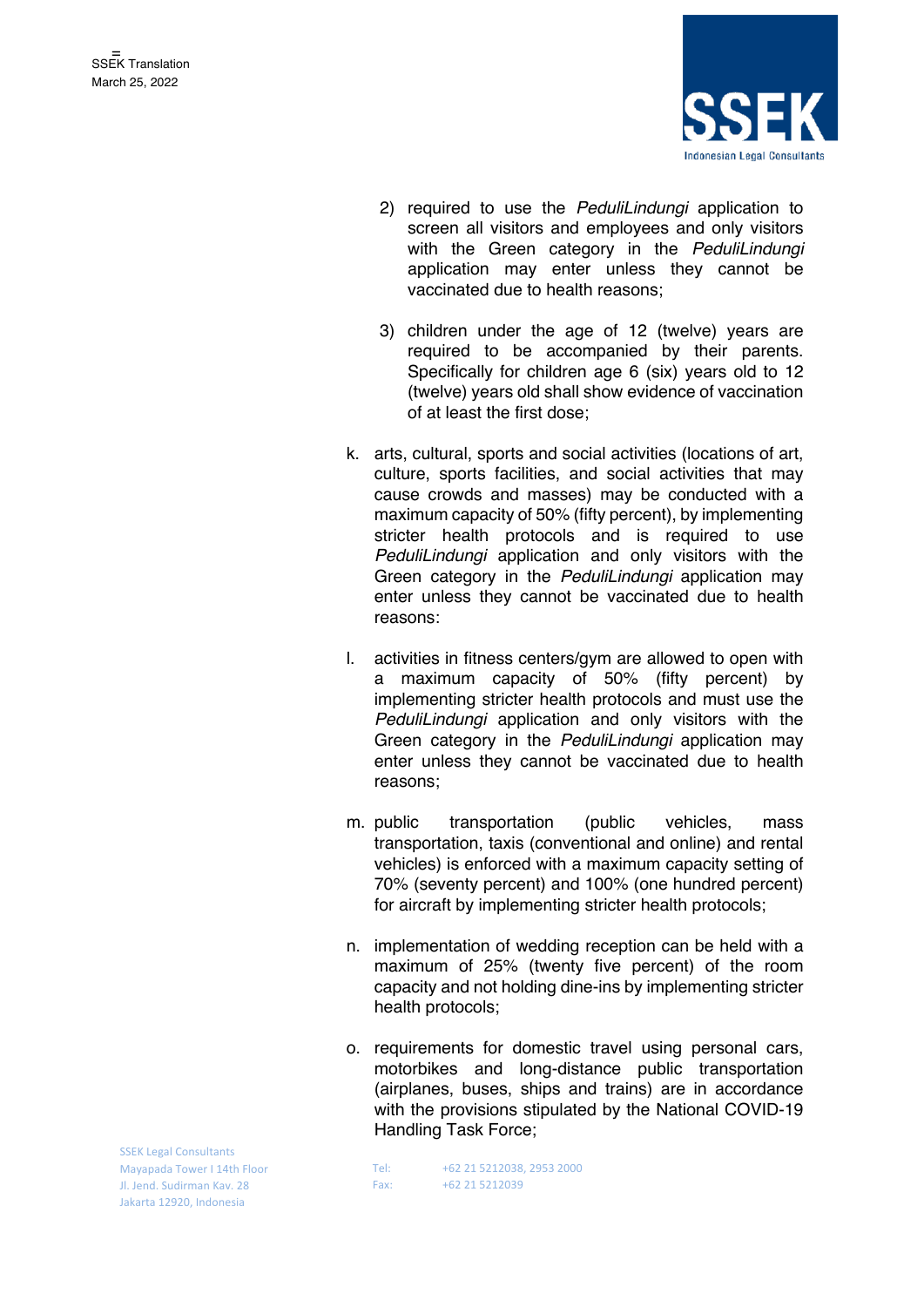

p. shall continue to wear a mask correctly and consistently when carrying out activities outside the home and is not permitted to use a face shield without using a mask; and q. The implementation of the Micro PPKM in the Red Zone Neighbourhood Unit/Community Unit (Rukun Tetangga/Rukun Warga or "**RT/RW**") is still enforced by activating the Posts at every level by looking at the zoning criteria for area control. FIFTH : PPKM in Regencies and Cities in Java and Bali with Level 2 (two) criteria as referred to in the FIRST Dictum is carried out by implementing the following activities: a. implementation of learning in education units can be carried out through limited face-to-face learning and/or distance learning based on the Joint Decree of the Minister of Education and Culture, Research and Technology, Minister of Religion, Minister of Health and Minister of Home Affairs Number 05/KB/2021, Number 1347 of 2021, Number HK.01.08/MENKES/6678/2021, Number 443-5847 of 2021 regarding Guidelines for the Implementation of Learning in the Coronavirus Disease 2019 (COVID-19) Pandemic; b. the implementation of activities in the non-essential sector is enforced at a maximum of 75% (seventy-five percent) of WFO for employees who have been vaccinated and must use the *PeduliLindungi* application at the entrance and exit of the workplace; c. implementation of activities in the sector: 1) essential such as: a) finance and banking includes only insurance, banks, pawnshops, futures exchange, pension funds, and financial institutions (which are oriented to physical services with customers); b) capital market (which is oriented towards customer service and the capital market operations are running well);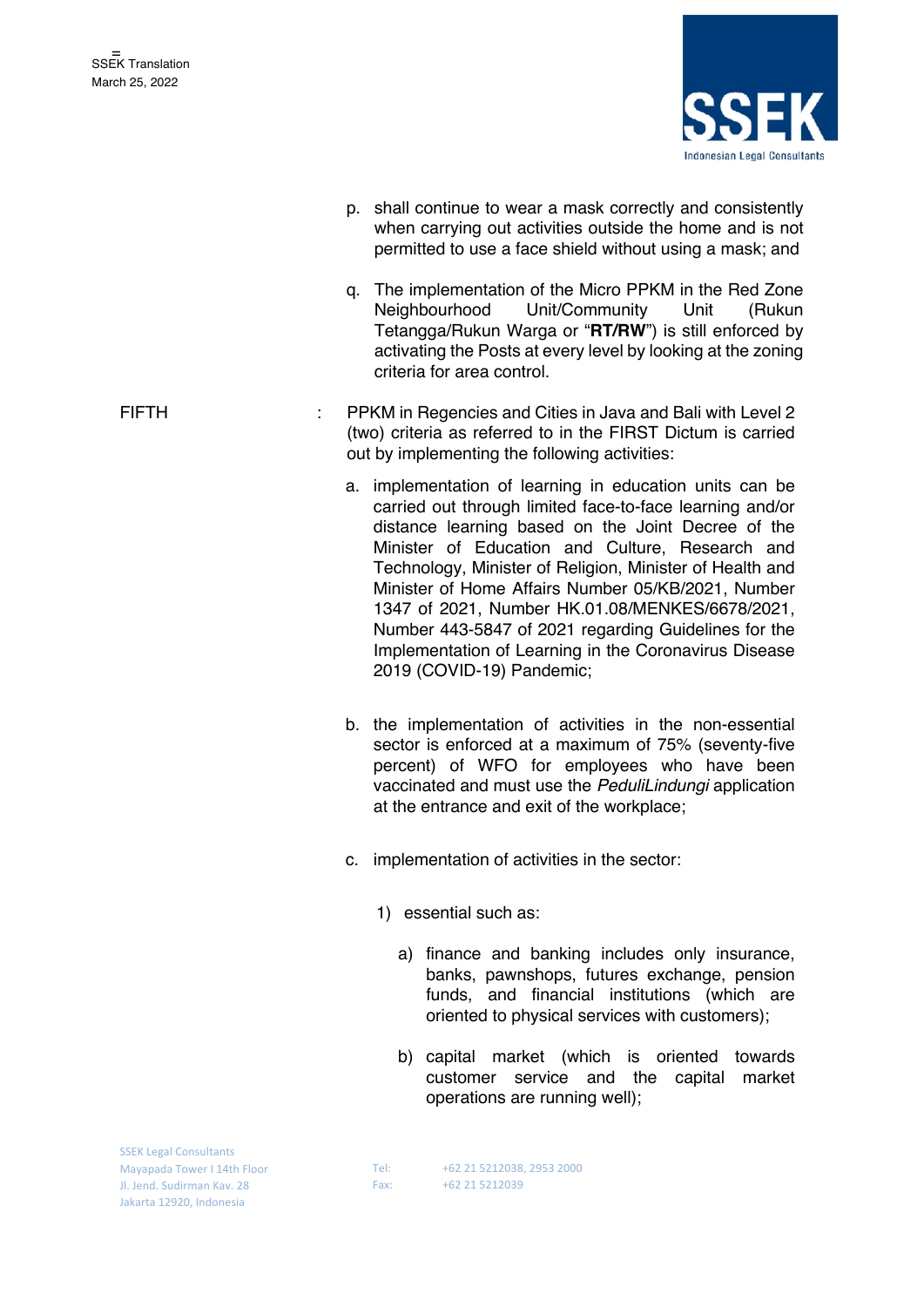

- c) information and communication technology including cellular operators, data centers, internet, media related to the dissemination of information to the public;
- d) non-quarantine handling hotels; and
- e) export-oriented industries and supporting industries where the company must present proof of sample documents for PEB for the last 12 (twelve) months or other documents indicating export plans and shall have IOMKI, with due observance of technical arrangements from the Ministry of Industry,

may operate with the following conditions:

- a) for letter a) may operate with a maximum capacity of 75% (seventy-five percent) staff for locations related to services to the public, as well as 50% (fifty percent) for office administration services for operational support;
- b) for letter b) to letter c) may operate with a maximum capacity of 75% (seventy-five percent) staff; and
- c) for letter d):
	- (1) required to use the *PeduliLindungi* application to screen all employees and visitors and only visitors with green categories in the *PeduliLindungi* application may enter unless they cannot be vaccinated due to health reasons;
	- (2) maximum capacity of 75% (seventy-five percent);
	- (3) fitness centers/gym, gathering room facilities/conference room/meeting rooms, and large-capacity meeting rooms/ballrooms are allowed to operate using the *PeduliLindungi* application and a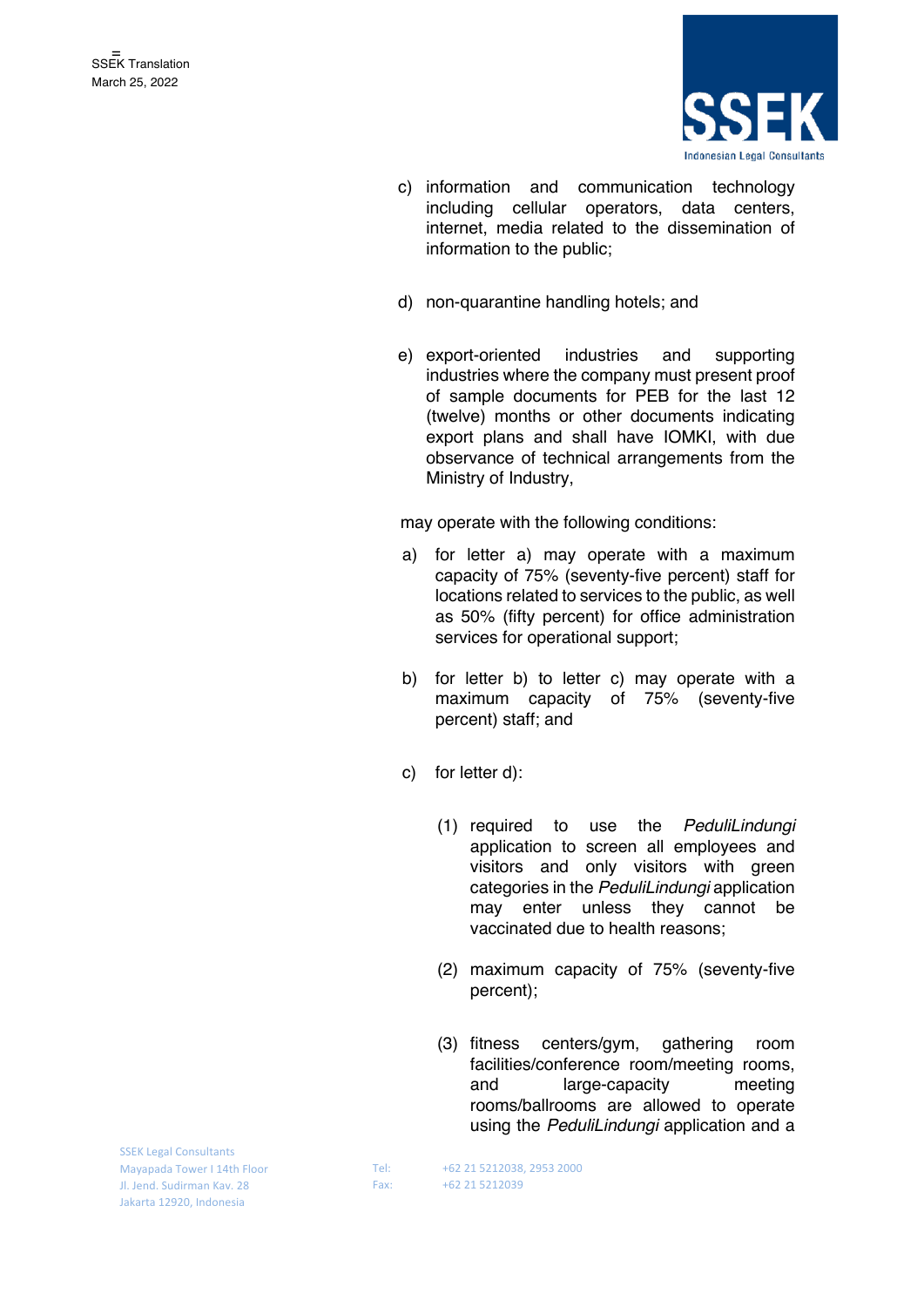

maximum capacity of 75% (seventy-five percent), as well as the provision of food and beverages at gathering room facilities/conference room/meeting rooms and large-capacity meeting rooms/ballrooms must be served in a box and no buffet; and

- (4) children under 12 (twelve) years of age are required to show a negative result of Antigen (H-1)/PCR (H-2),
- d) for letter e):
	- (1) may only operate by a shift arrangement with a maximum capacity of 75% (seventyfive percent) staff for each shift only in production facilities/factories;
	- (2) 50% (fifty percent) for office administration services for operational support;
	- (3) number (1) (one) and number (2) (two) are carried out by applying health protocols;
	- (4) required to use the *PeduliLindungi* application for entry and exit arrangements; and
	- (5) employees may not eat at the same time,
- 2) essential in the government sector follows the technical provisions issued by the Ministry of Empowerment of State Apparatus and Bureaucratic Reform;
- 3) critical such as:
	- a) health;
	- b) security and order;

SSEK Legal Consultants Mayapada Tower I 14th Floor Jl. Jend. Sudirman Kav. 28 Jakarta 12920, Indonesia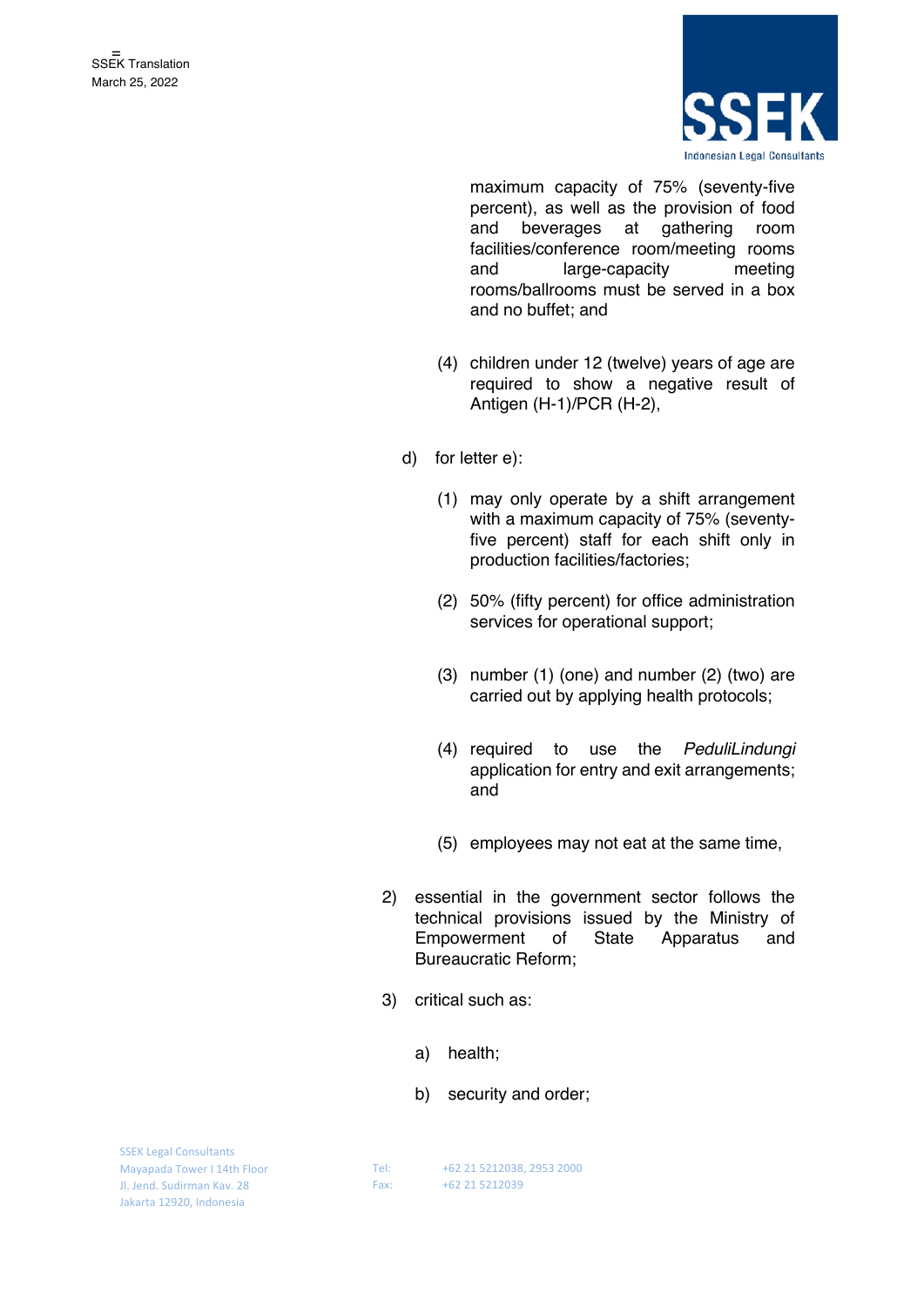

- c) disaster management;
- d) energy;
- e) logistics, postal, transportation, and distribution especially for the public's basic needs;
- f) food and beverage industry and its support, including for livestock and pets;
- g) fertilizer and petrochemicals;
- h) cement and building materials;
- i) national vital objects;
- j) national strategic projects;
- k) construction (public infrastructure including telecommunication and broadcasting infrastructure); and
- l) basic utilities (electricity, water, and waste management),

may operate with the following conditions:

- a) for letter a) may operate with 100% (one hundred percent) staff without any exceptions, including the Integrated Service Post (*Posyandu*) as part of the effort to provide essential health services to the community to operate 100% (one hundred percent) without any exceptions;
- b) for letter b) may operate with 100% (one hundred percent) staff without any exceptions;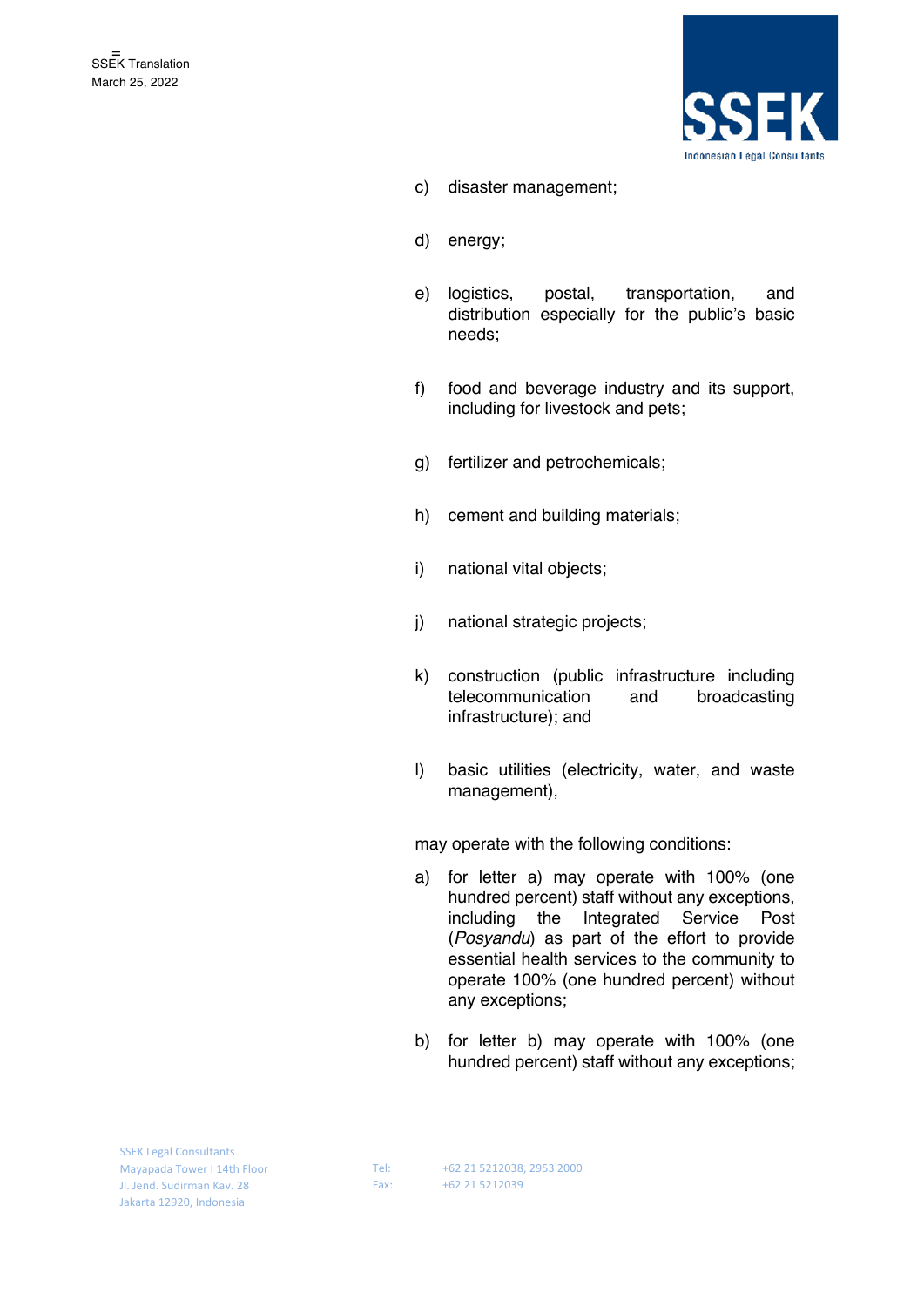

- c) for letter c) to letter l) may operate with 100% (one hundred percent) staff, only in production/construction/service facilities to the public and for office administration services to support operations, a maximum of 50% (fifty percent) staff shall be enforced;
- d) companies included in the sectors contained in letter d),  $e$ ,  $f$ ,  $g$ ,  $h$ ,  $k$ ,  $and$   $l$ ) must use the *PeduliLindungi* application which has been started since September 7, 2021 to screen all employees and visitors who enter the production/construction/service facilities and office administration areas; and
- e) companies that are included in the sector contained in letter c must obtain a recommendation from the technical ministry of sector development before being able to gain access to use the *PeduliLindungi* application,
- 4) for supermarkets, hypermarkets, traditional markets, grocery stores and supermarkets that sell daily necessities, operating hours are limited to 21.00 local time with a visitor capacity of 75% (seventy- five percent);
- 5) for supermarkets and hypermarkets must use the *PeduliLindungi* application which has been started since September 14, 2021 and only visitors with the Green category in the *PeduliLindungi*  application may enter unless they cannot be vaccinated due to health reasons; and
- 6) for pharmacies and drug stores are allowed to open for 24 (twenty-four) hours,
- d. community market that sells non-daily necessities may operate with a maximum capacity of 75% (seventy- five percent) with operating hours until 20.00 local time;
- e. street vendors, convenience stores, voucher agents/outlets, barbershops, laundry, hawkers, small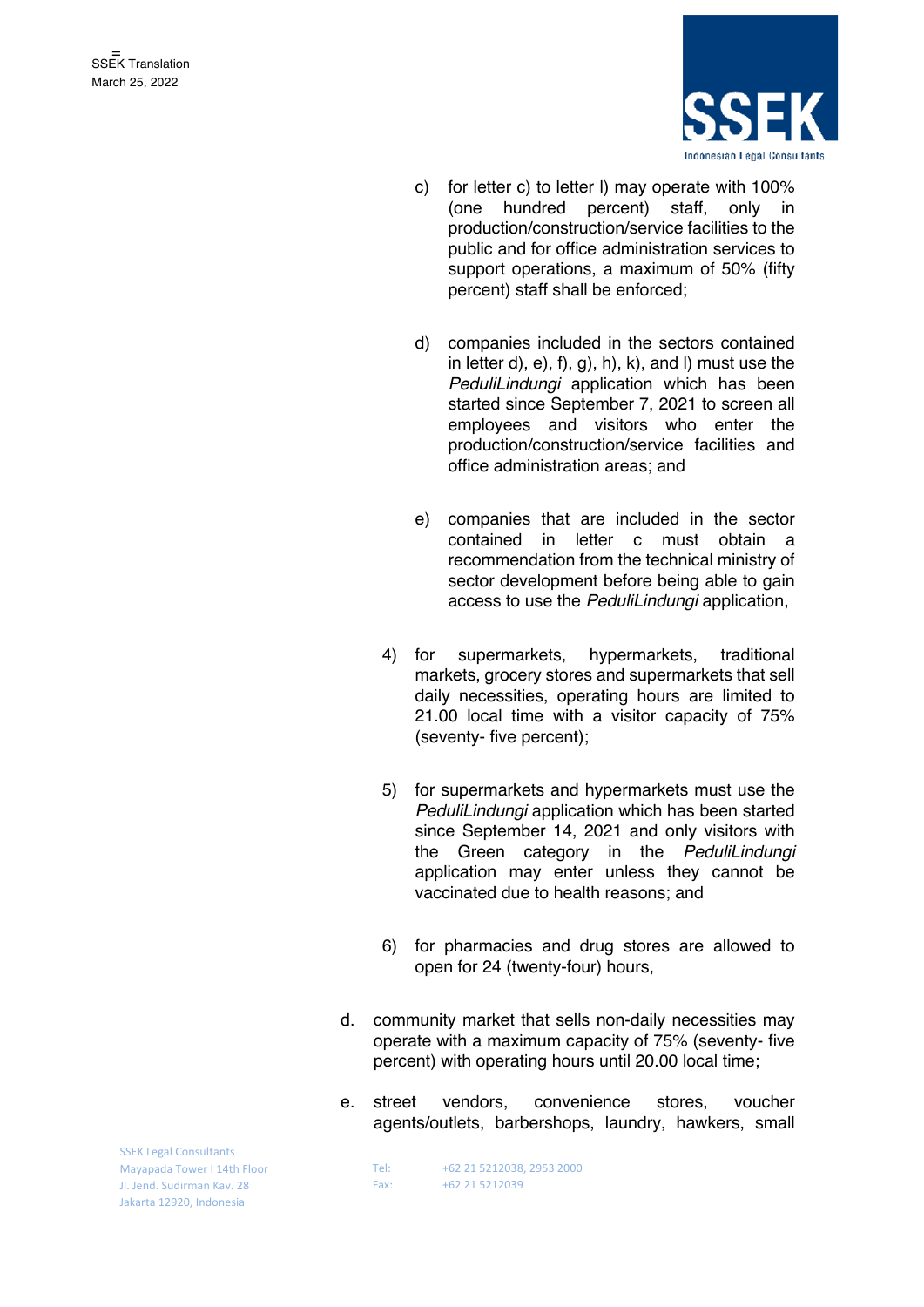

repair shops, vehicle washes, and others with its kind are allowed to open with strict health protocols until 21.00 local time with technical arrangements regulated by the Regional Government;

- f. the implementation of dining/drinking activities in public places:
	- 1) food stalls/*warteg*, street vendors, hawker stalls, and its kind are allowed to open with strict health protocols until 21.00 local time with a maximum of 75% (seventy-five percent) visitor capacity and a maximum of 60 (sixty) minutes of mealtime with technical arrangements regulated by the Regional Government;
	- 2) restaurants/diners, cafes located in closed buildings/shops or open areas, both those located in separate locations and those located in shopping centers/malls, may open with the following conditions:
		- a) with strict health protocols until 21.00 local time;
		- b) with a maximum capacity of 75% (seventy-five percent);
		- c) maximum mealtime is 60 (sixty) minutes; and
		- d) required to use the *PeduliLindungi* application to screen all visitors and employees and only visitors with the Green category in the *PeduliLindungi* application may enter unless they cannot be vaccinated due to health reasons,
	- 3) restaurants/diners, cafes with operating hours starting at night can operate with the following conditions:
		- a) with strict health protocols and operating hours from 18.00 to a maximum of 00.00 local time;

SSEK Legal Consultants Mayapada Tower I 14th Floor Jl. Jend. Sudirman Kav. 28 Jakarta 12920, Indonesia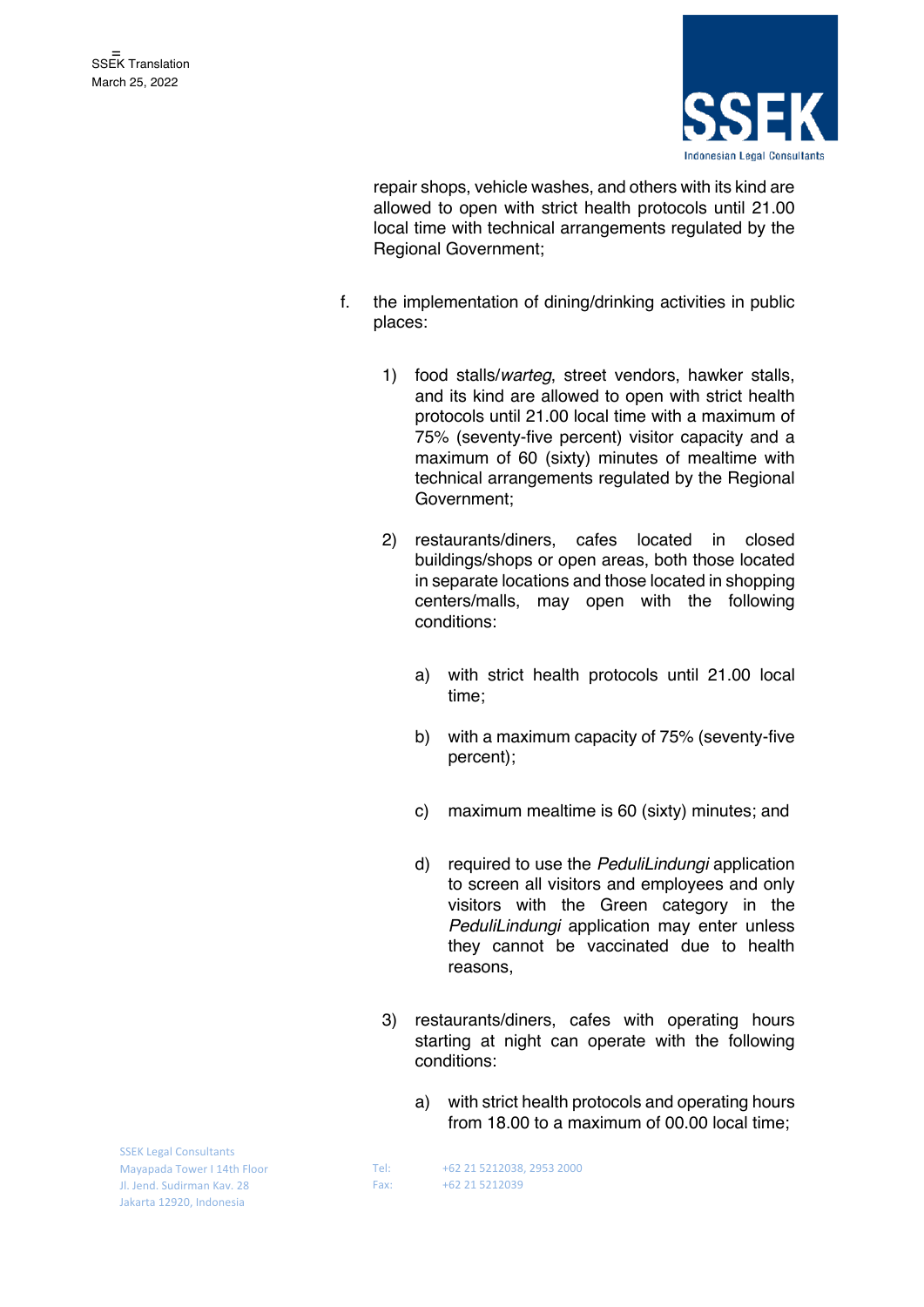

- b) with a maximum capacity of 50% (fifty percent);
- c) maximum mealtime is 60 (sixty) minutes; and
- d) required to use the *PeduliLindungi* application to screen all visitors and employees and only visitors with the Green category in the *PeduliLindungi* application may enter unless they cannot be vaccinated due to health reasons,
- 4) technical arrangements for points 1) to 3) shall be regulated by the Regional Government,
- g. activities at shopping centers/malls/trade centers may open with maximum capacity of 75% (seventy-five percent) and with operational hours until 21.00 local time with the following conditions:
	- 1) by paying attention to the provisions in letter c.4) and letter f.2);
	- 2) children under 12 (twelve) years old are required to be accompanied by their parents. Specifically for children aged 6 (six) years old to 12 (twelve) years old shall show evidence of vaccination of at least the first dose;
	- 3) children's playgrounds and entertainment venues in shopping centers/malls/trade centers may open with the condition that any evidence of complete vaccination is shown specifically for any children aged 6 (six) to 12 (twelve) years old may enter;
	- 4) required to use the *PeduliLindungi* application to screen all related shopping centers/malls/trade centers visitors and employees and only visitors with the Green category in the *PeduliLindungi*  application may enter unless they cannot be vaccinated due to health reasons;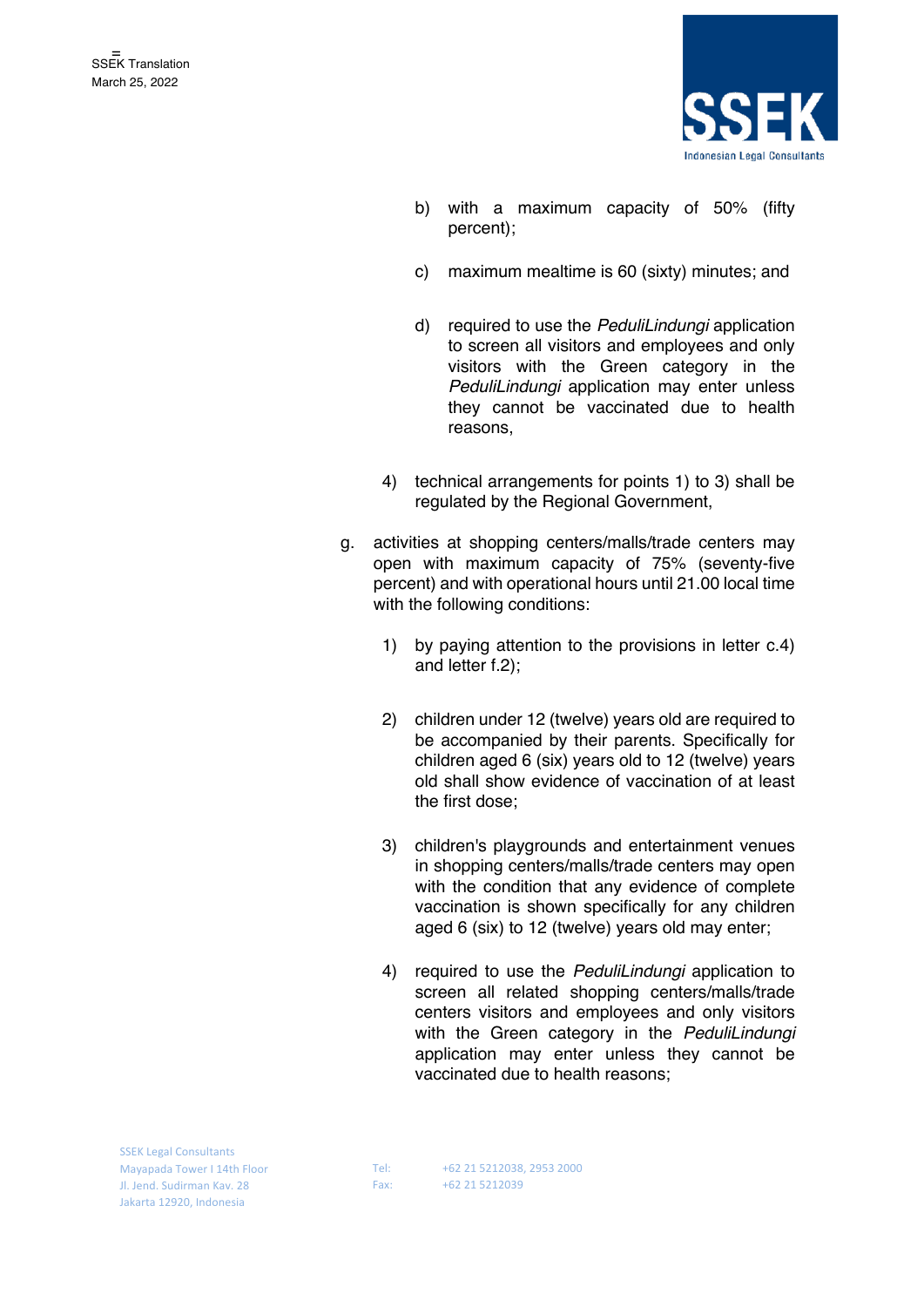

- h. Cinemas may operate under the following conditions:
	- 1) required to use the *PeduliLindungi* application to screen all visitors and employees;
	- 2) maximum capacity of 75% (seventy-five percent) and only visitors with the Green category in the *PeduliLindungi* application may enter unless they cannot be vaccinated due to health reasons;
	- 3) children under 12 (twelve) years old are required to be accompanied by their parents. Specifically for children aged 6 (six) years old to 12 (twelve) years old shall show evidence of vaccination of at least the first dose;
	- 4) restaurants/diners and cafes within the cinema area are permitted to receive dine-in with a maximum capacity of 75% (seventy-five percent) and a maximum mealtime of 60 (sixty) minutes; and
	- 5) following the health protocols regulated by the Ministry of Tourism and Creative Economy and the Ministry of Health,
- i. implementation of construction activities for public infrastructure (construction sites and project sites) operates at 100% (one hundred percent) by implementing stricter health protocol;
- j. places of worship (Mosques, Prayer Rooms, Churches, Temples (*Pura*), Viharas and Temples (*Klenteng*) as well as other public places that function as places of worship), may hold congregational worship/religious activities during the implementation period of PPKM Level 2 (two) with maximum capacity of 75% (seventyfive percent) by implementing stricter health protocols and paying attention to technical provisions from the Ministry of Religious Affairs;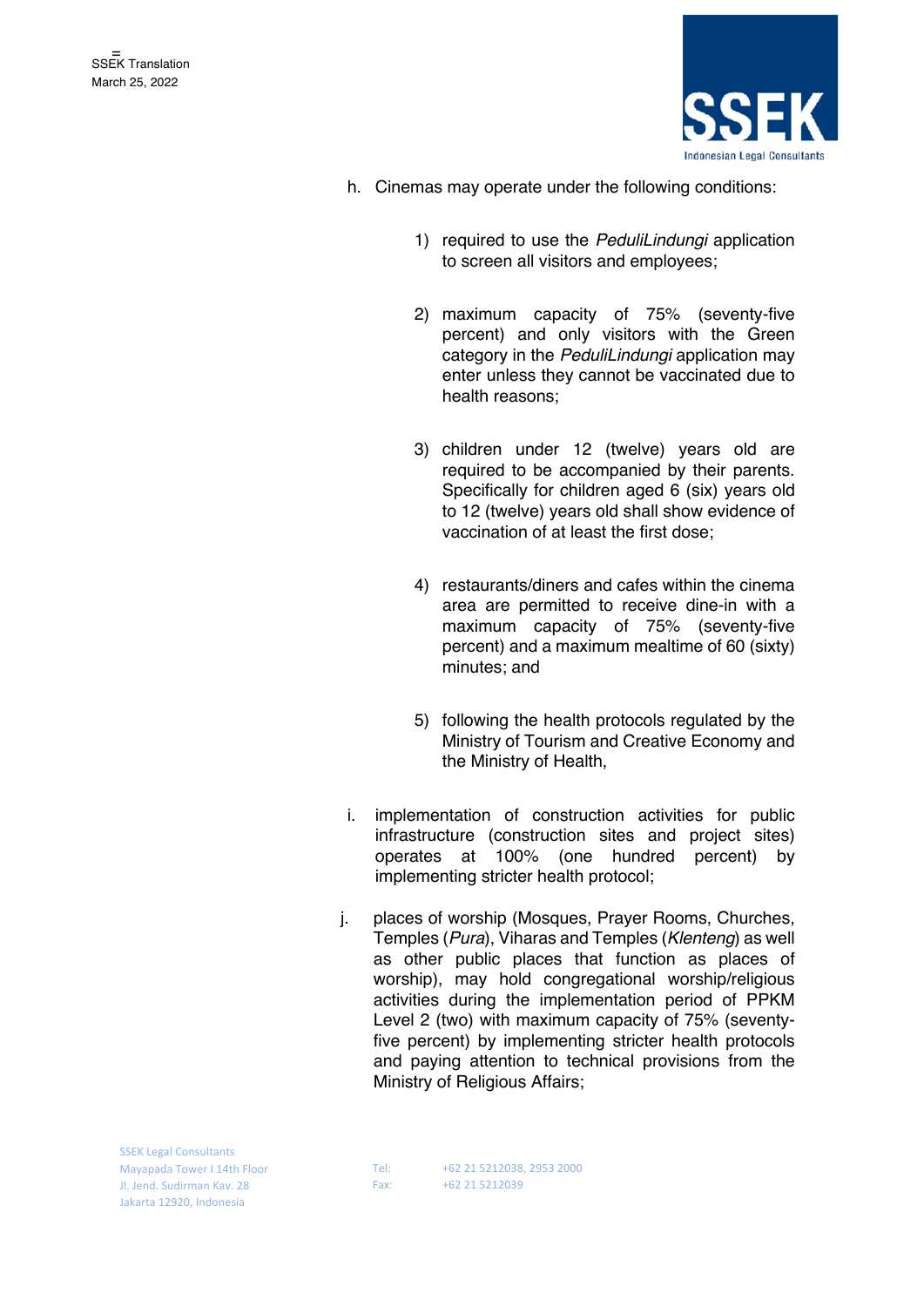

- k. public facilities (public areas, public parks, public tourist attractions and other public areas) are permitted to open with a maximum capacity of 75% (seventy-five percent) by implementing:
	- 1) following the health protocol regulated by the Ministry of Health and/or the related Ministries/Institutions;
	- 2) required to use the *PeduliLindungi* application to screen all visitors and employees and only visitors with the Green category in the *PeduliLindungi*  application may enter unless they cannot be vaccinated due to health reasons;
	- 3) children under 12 (twelve) years old are required to be accompanied by their parents. Specifically for children age 6 (six) years old to 12 (twelve) years old shall show evidence of vaccination of at least the first dose;
- l. arts, cultural, sports and social activities (locations of arts, culture, sports facilities and social activities that may cause crowds and masses) are permitted to open with a maximum capacity of 75% (seventy-five percent) by implementing stricter health protocols and must use the *PeduliLindungi* application and only visitors with the Green category in the *PeduliLindungi* application may unless they cannot be vaccinated due to health reasons;
- m. activities in fitness centers/gym are permitted to open with a maximum capacity of 75% (seventy-five percent) by implementing stricter health protocols and must use the *PeduliLindungi* application and only visitors with the Green category in the *PeduliLindungi* application may enter unless they cannot be vaccinated due to health reasons;
- n. public transportation (public transportation, mass transportation, taxis (conventional and online) and rental vehicles) is enforced with a maximum capacity setting of 100% (one hundred percent) and 100% (one hundred percent) for aircraft by implementing stricter health protocols;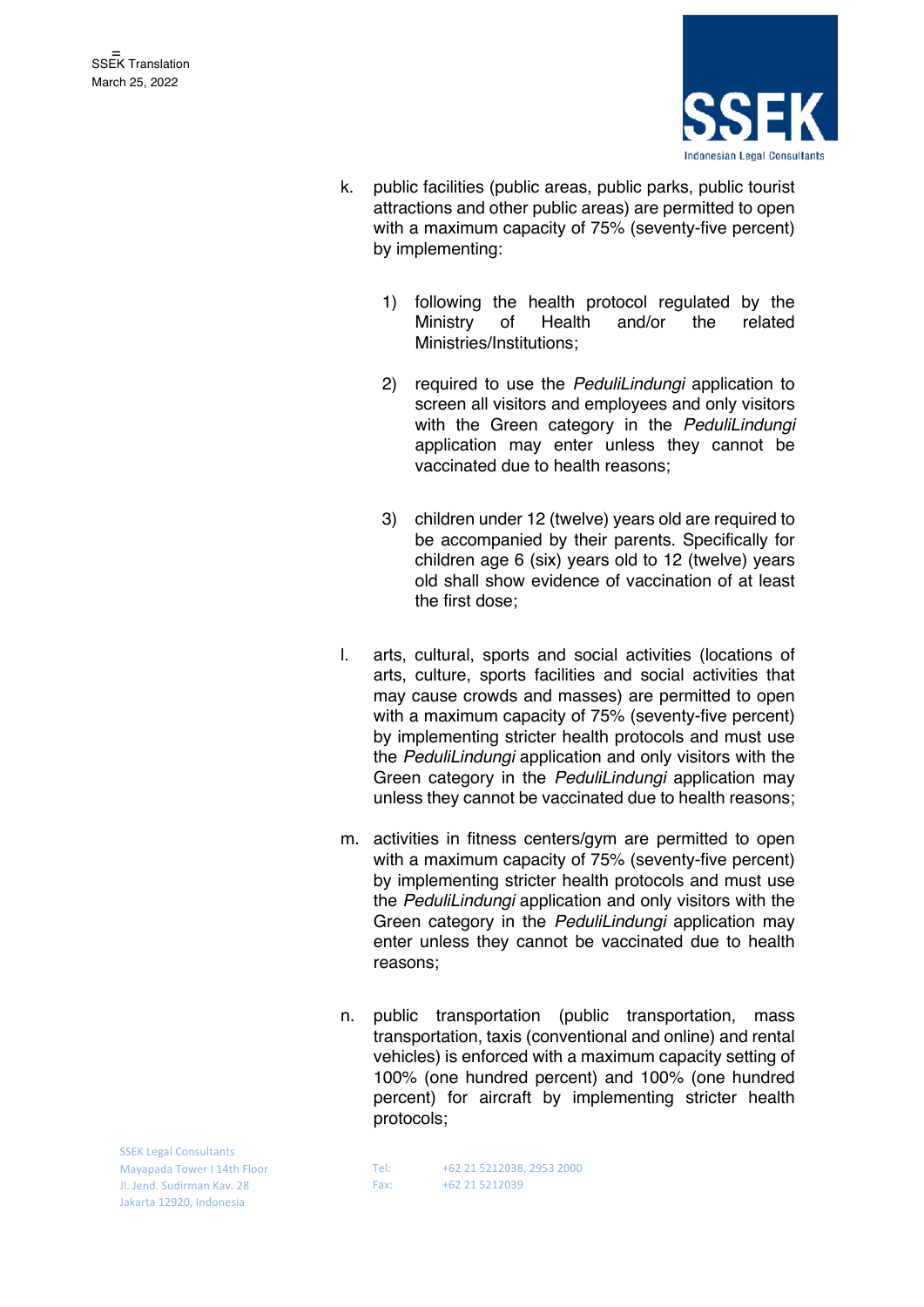

- o. the implementation of wedding receptions may be held with a maximum of 50% (fifty percent) of the room's capacity and not holding dine-ins;
- p. requirements for domestic travel using private cars, motorbikes and long-distance public transportation (airplanes, buses, ships, and trains) are in accordance with the provisions stipulated by the National COVID-19 Handling Task Force;
- q. continue to wear a mask correctly and consistently when carrying out activities outside the home and it is not permitted to use a face shield without using a mask; and
- r. the implementation of PPKM at the RT/RW, Village/Subdistrict and District shall be enforced by activating the Posts at every level by looking at the zoning criteria for area control.
- SIXTH : PPKM for Regencies and Cities in Java and Bali region with a Level 1 (one) criteria as referred to in the FIRST Dictum shall be carried out by implementing the following activities:
	- a. the implementation of learning may be carried out through limited face-to-face learning and/or distance learning based on the Joint Decree of the Minister of Education and Culture, Research and Technology, Minister of Religion, Minister of Health and Minister of Home Affairs Number 05/KB/2021, Number 1347 of 2021, Number HK.01.08/ MENKES/ 6678/ 2021, Number 443-5847 of 2021 regarding Guidelines for the Implementation of Learning in the Coronavirus Disease 2019 (COVID-19) Pandemic;
	- b. the implementation of activities in the non-essential sector is enforced at a maximum of 100% (one hundred percent) Work from Office (WFO) for employees who have been vaccinated and are required to use the *PeduliLindungi* application at the entrance and exit of the workplace;
	- c. the implementation of activities in the following sectors:
		- 1) essential such as:

| <b>SSEK Legal Consultants</b> |
|-------------------------------|
| Mayapada Tower I 14th Floor   |
| Jl. Jend. Sudirman Kay. 28    |
| Jakarta 12920, Indonesia      |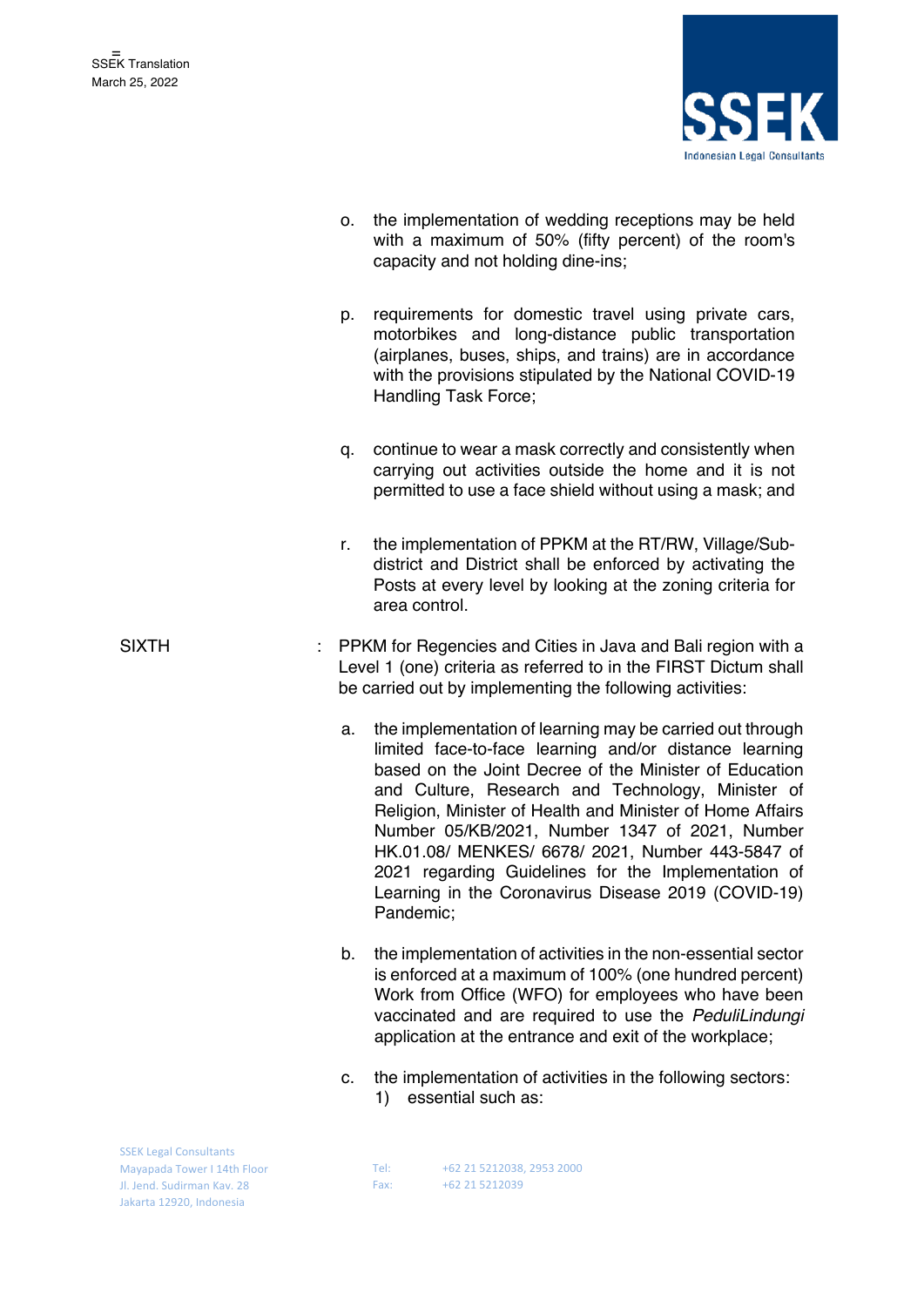

- a) finance and banking only includes insurance, banks, pawnshops, futures exchange, pension funds, and financial institutions (which are oriented to physical services with the customers);
- b) capital market (service-oriented to customers and proper functioning of capital market operations);
- c) information and communication technology includes cellular operators, data centers, internet, media related to the dissemination of information to the public;
- d) non-quarantine handling hotels; and
- e) export-oriented and supporting industries where the company must present proof of Goods Export Notification (PEB) for the last 12 (twelve) months or other documents indicating export plans and shall have IOMKI, with due observance of technical arrangements from the Ministry of Industry,

may operate with the following conditions:

- a) for letter a) may operate with a maximum capacity of 100% (one hundred percent) staff for locations related to services to the public, and 75% (seventy-five percent) for office administration services to support operations;
- b) for letter b) to letter c) may operate with a maximum capacity of 100% (one hundred percent) staff; and
- c) for letter d):
	- (1) obliged to use the *PeduliLindungi* application to screen all employees and visitors with the Green category in the *PeduliLindungi* application may enter unless they cannot be vaccinated due to health reasons;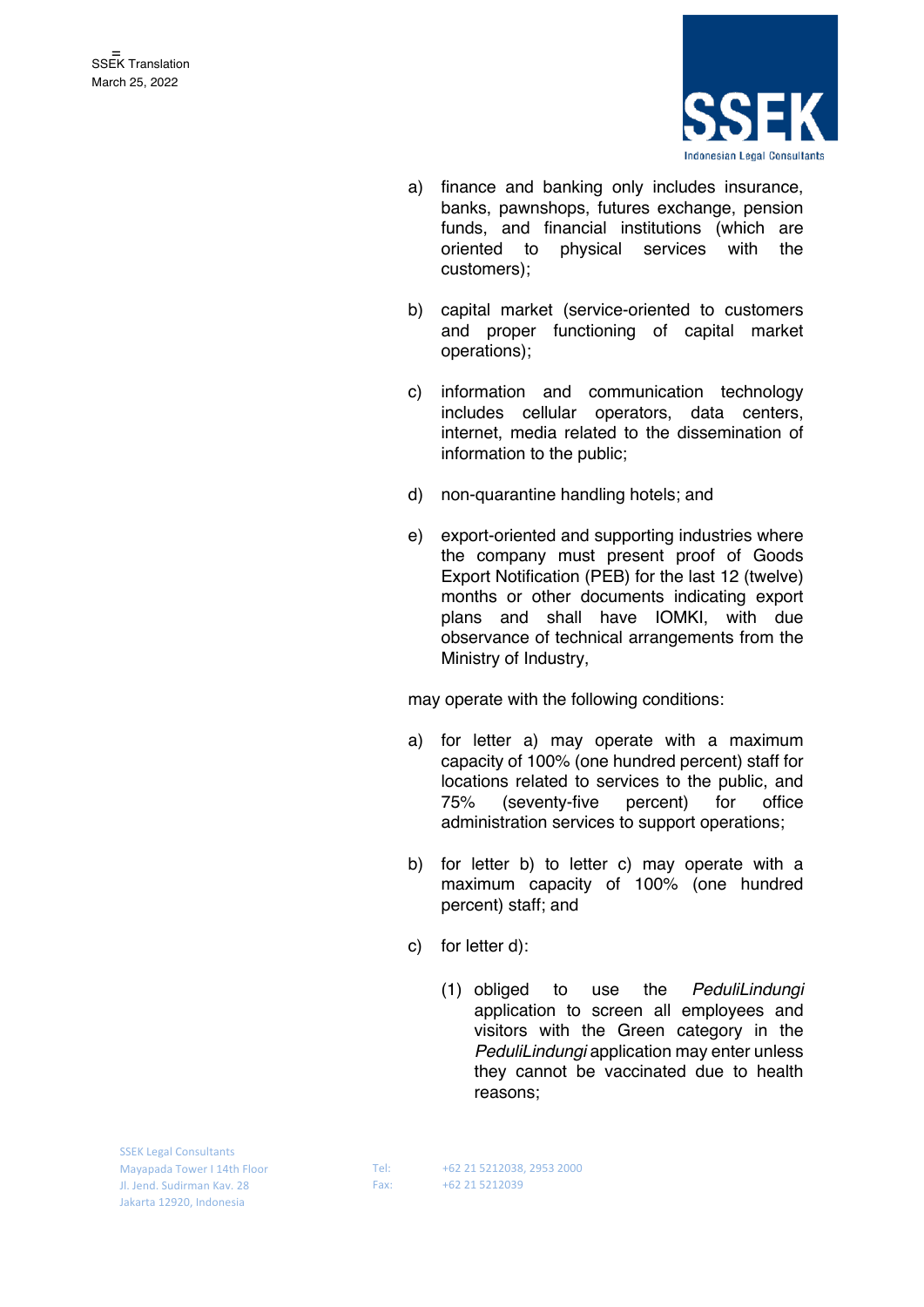

- (2) maximum capacity of 100% (one hundred percent);
- (3) fitness centers/gym facilities, gathering room facilities/conference room/meeting rooms and large-capacity meeting rooms/ballrooms are allowed to open with using the *PeduliLindungi* application and has a maximum capacity of 100% (one hundred percent), and the provision of food and beverages at gathering room facilities/conference room/meeting rooms and large-capacity meeting rooms/ballrooms shall be served in a box and no buffet; and
- (4) children under the age of 12 (twelve) years must show a negative result of Antigen (H-1)/PCR (H-2),
- d) for letter e):
	- (1) can only operate with a shift arrangement with a maximum capacity of 100% (one hundred percent) of staff for each shift only in production facilities/factories;
	- (2) 75% (seventy-five percent) for office administration services to support operations;
	- (3) number (1) (one) and number (2) (two) are carried out by applying Health protocols;
	- (4) must use the *PeduliLindungi* application for entry and exit arrangements; and
	- (5) employees may not eat at the same time,
- 2) essential in the government sector follows the technical provisions issued by the Minister of Empowerment of State Apparatus and Bureaucratic Reform;
- 3) critical such as: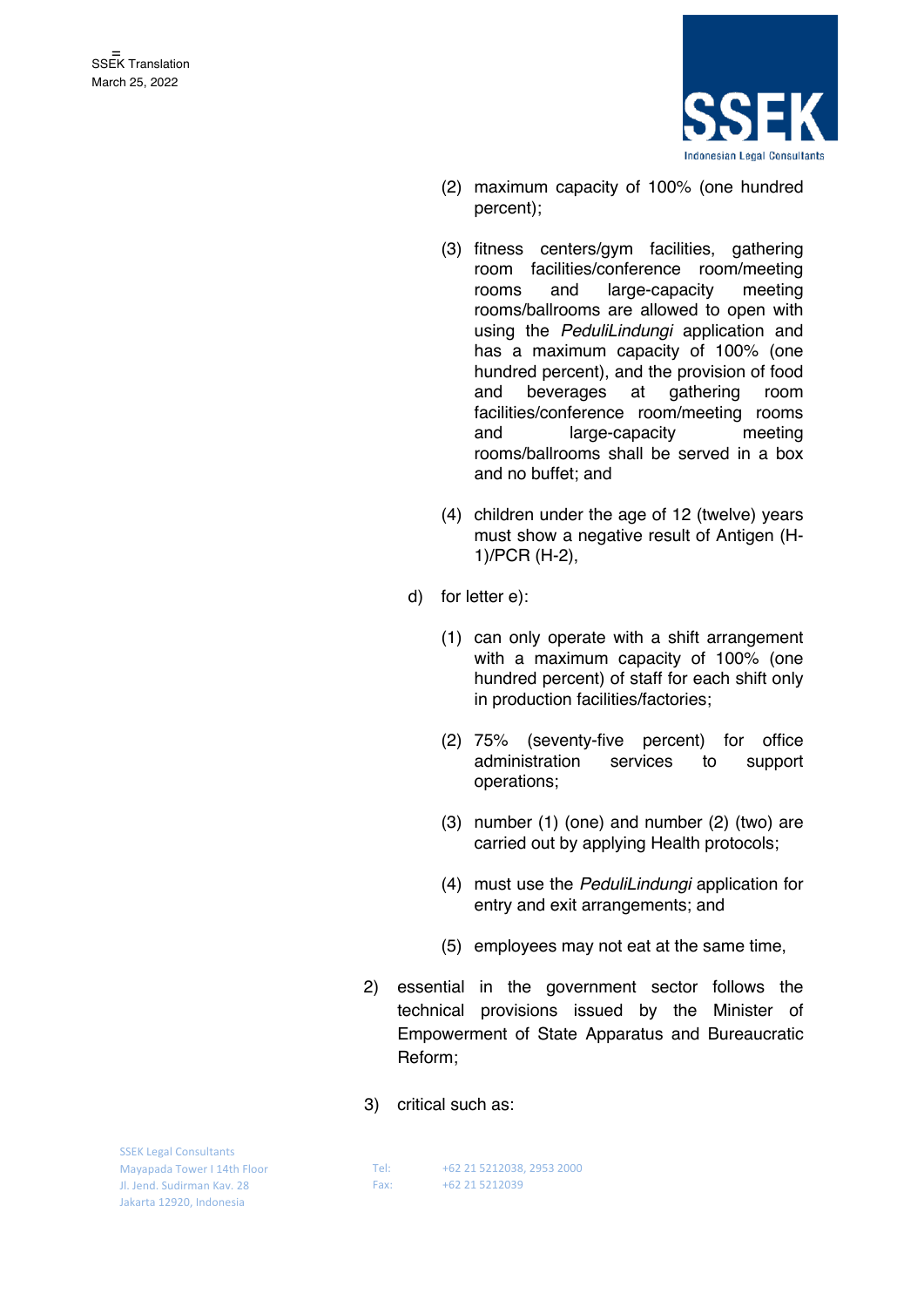

- a) health;
- b) security and order;
- c) disaster management;
- d) energy;
- e) logistics, postal, transportation, and distribution especially for the public's basic needs;
- f) food and beverage industry and its support, including for livestock/pets;
- g) fertilizer and petrochemicals;
- h) cement and building materials;
- i) national vital objects;
- j) national strategic projects;
- k) construction (public infrastructure including telecommunications and broadcasting infrastructure); and
- l) basic utilities (electricity, water, and waste management),

may operate with the following conditions:

- a) for letter a) may operate with 100% (one hundred percent) staff without any exceptions including the Integrated Service Post (Posyandu) as part of the effort to provide essential health services to the community so that they operate 100% (one hundred percent) without any exceptions;
- b) for letter b) can operate 100% (one hundred percent) of the staff without any exceptions;
- c) for letter c) to letter l) may operate with 100% (one hundred percent) of maximum staff, only in production/construction/service facilities to the public and for office administration services to

SSEK Legal Consultants Mayapada Tower I 14th Floor Jl. Jend. Sudirman Kav. 28 Jakarta 12920, Indonesia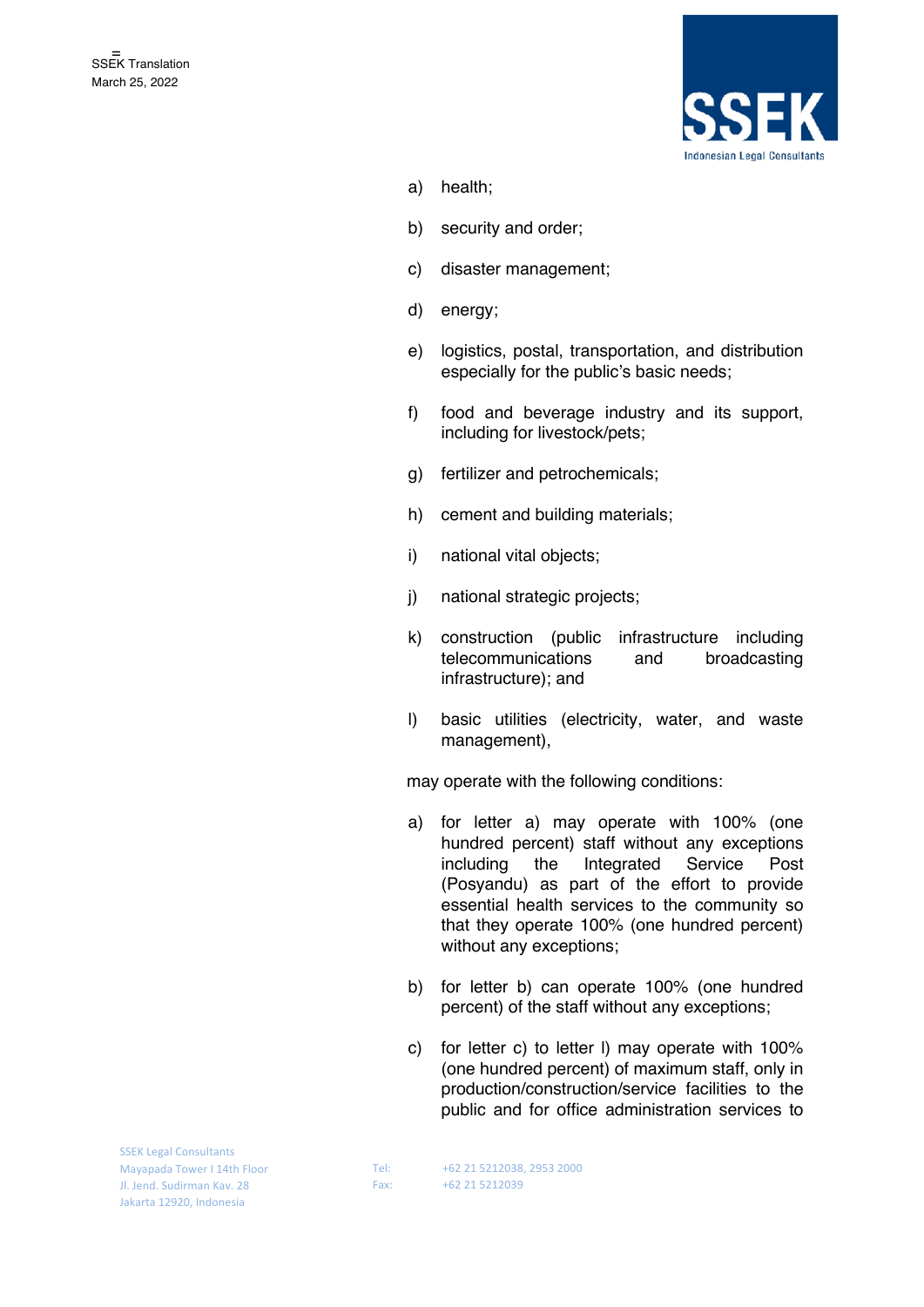

support operations, a maximum of 75% (seventy-five percent) staff is applied;

- d) companies included in the sectors contained in letters d), e), f), g), h), k), and l) are required to use the *PeduliLindungi* application which has started since September 7, 2021 to screen all employees and visitors who enter the production/construction/service facilities and office administration areas; and
- e) companies that are included in the sector contained in letter c are required to obtain a recommendation from the technical ministry of their sector development before being able to gain access to use the *PeduliLindungi* application,
- 4) for supermarkets, hypermarkets, traditional markets, grocery stores and supermarkets selling daily necessities with a capacity of 100% (one hundred percent);
- 5) for supermarkets and hypermarkets are required to use the *PeduliLindungi* application starting from September 14, 2021 and only visitors with the Green category in the *PeduliLindungi* application may enter unless they cannot be vaccinated due to health reasons; and
- 6) for pharmacies and drug stores may be open for 24 (twenty-four) hours,
- d. community markets that sell non-daily necessities may operate with a maximum capacity of 100% (one hundred percent);
- e. street vendors, grocery stores, voucher agents/outlets, barbershops, laundry, hawkers, small repair shops, vehicle washes, and others with its kind are allowed to open with strict Health protocols which technical arrangements are regulated by the Regional Government;
- f. the implementation of dining/drinking activities in public places:

SSEK Legal Consultants Mayapada Tower I 14th Floor Jl. Jend. Sudirman Kav. 28 Jakarta 12920, Indonesia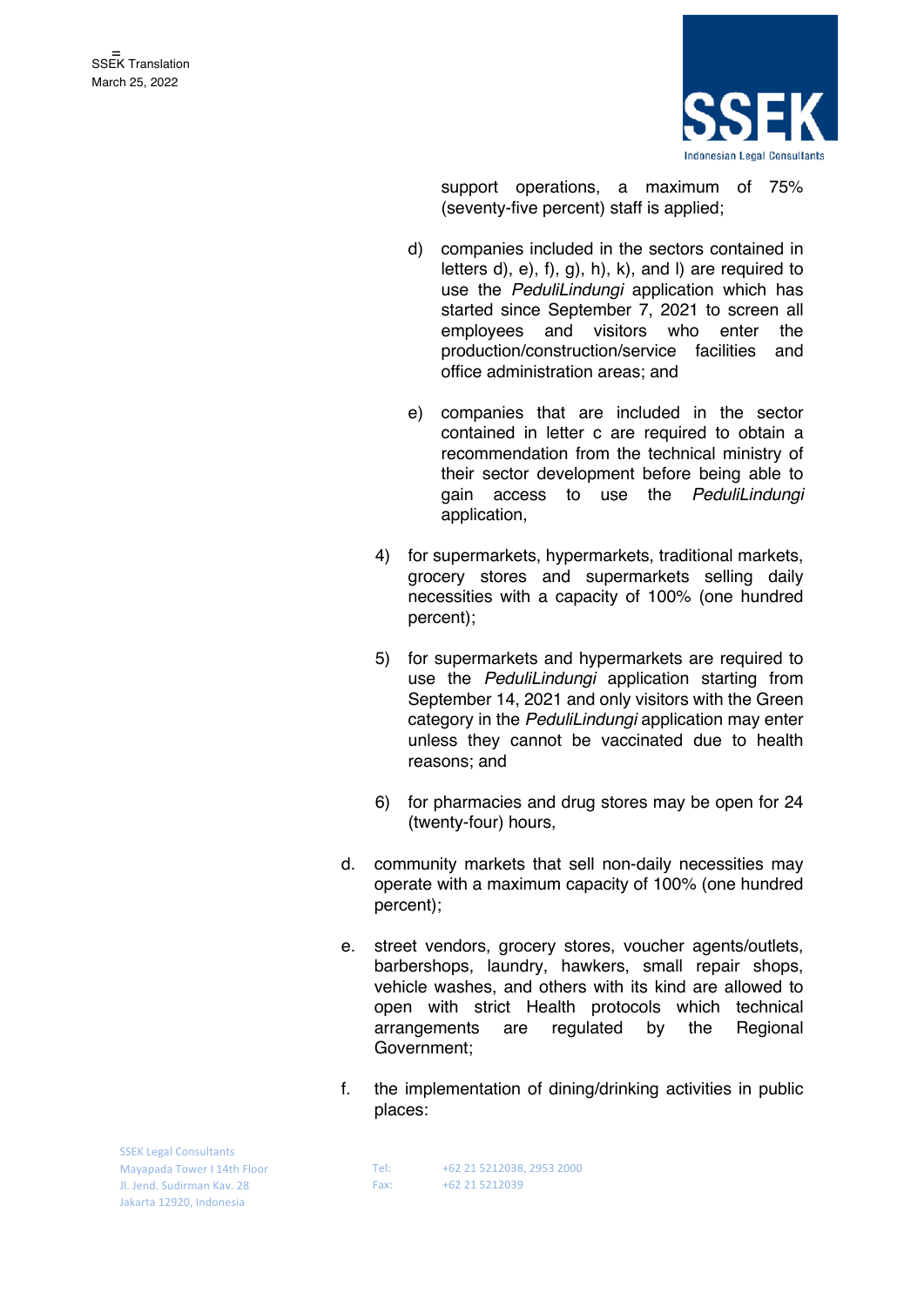

- 1) food stalls/*warteg*, street vendors, hawker stalls and its kind are allowed to open with strict health protocols until 22.00 local time with a maximum of 100% (one hundred percent) visitors which technical arrangements are regulated by the Regional Government;
- 2) restaurants/diners, cafes located in closed buildings/shops or open areas, both those located in separate locations and located in shopping centers/malls, are permitted to open with the following conditions:
	- a) with strict health protocols until 22.00 local time;
	- b) with a maximum capacity of 100% (one hundred percent);
	- c) required to use the *PeduliLindungi* application to screen all visitors and employees, and only visitors with the Green category in the *PeduliLindungi* application may enter unless they cannot be vaccinated due to health reasons,
- 3) restaurants/diners, cafes with operating hours starting at night may operate with the following conditions:
	- a) with strict health protocols and operating hours from 18.00 to a maximum of 00.00 local time;
	- b) with a maximum capacity of 75% (seventy-five percent); and
	- c) required to use the *PeduliLindungi* application to screen all visitors and employees, and only visitors with the Green category in the *PeduliLindungi* application may enter unless they cannot be vaccinated due to health reasons,
- 4) technical arrangements for number 1) to number 3) are regulated by the Regional Government,
- g. activities at shopping centers/malls/trade centers are opened with a maximum capacity of 100% (one hundred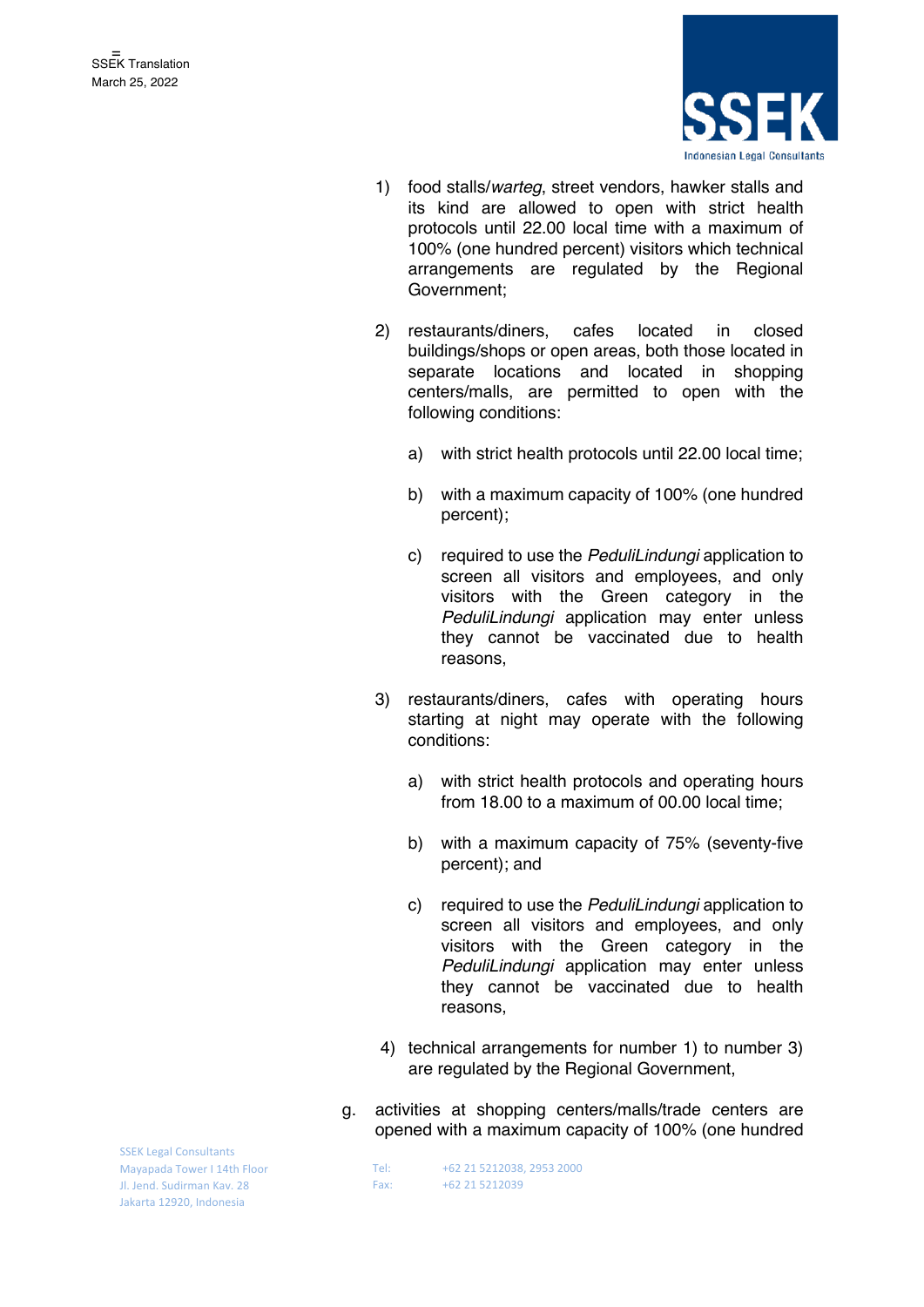

percent) until 22.00 local time with the following conditions:

- 1) with due observance to the provisions in letter c.4) and letter f.2);
- 2) children under 12 (twelve) years old are allowed to enter and must be accompanied by their parents. Specifically for children aged 6 (six) years up to 12 (twelve) years old, they are required to show proof of vaccination of at least the first dose;
- 3) children's playgrounds and entertainment venues in shopping centers/malls/trade centers are opened provided that they show proof of complete vaccination specifically for each child aged 6 (six) to 12 (twelve) years old who enter;
- 4) must use the *PeduliLindungi* application for all visitors and employees and only visitors with the Green category in the *PeduliLindungi* application may enter unless they cannot be vaccinated due to health reasons,
- h. Cinemas may operate under the following conditions:
	- 1) required to use the *PeduliLindungi* application to screen all visitors and employees;
	- 2) maximum capacity of 100% (one hundred percent) and only visitors with the Green category in the *PeduliLindungi* application may enter unless they cannot be vaccinated due to health reasons;
	- 3) children under 12 (twelve) years old are allowed to enter and must be accompanied by their parents. Specifically for children aged 6 (six) years up to 12 (twelve) years old, are required to show proof of vaccination of at least the first dose;
	- 4) restaurants/diners and cafes within the cinema area are permitted to accept dine-in with a maximum capacity of 100% (one hundred percent); and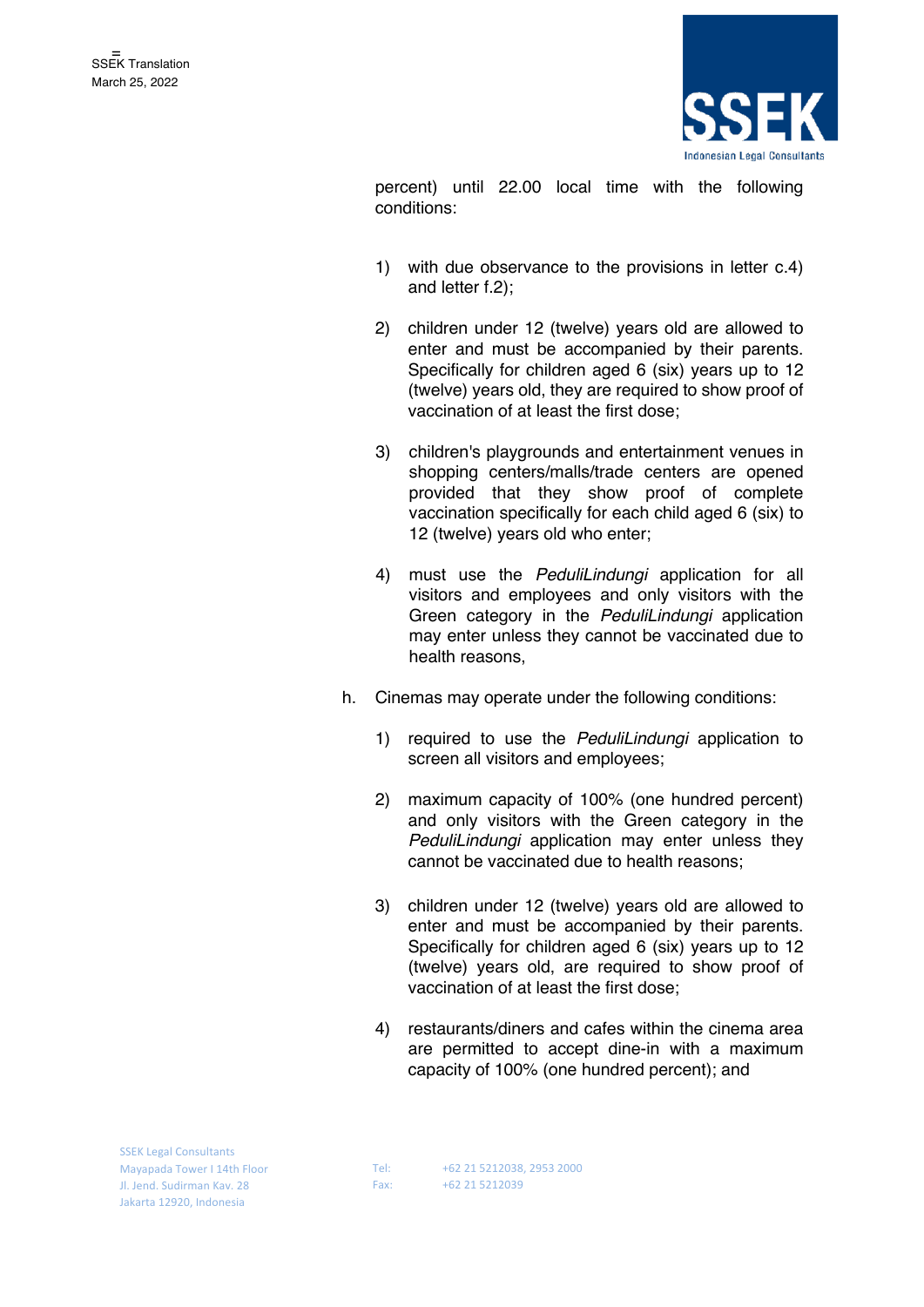

- 5) following the health protocols regulated by the Ministry of Tourism and Creative Economy, and the Ministry of Health,
- i. the implementation of construction activities for public infrastructure and private construction (construction sites and project sites) operates at 100% (one hundred percent) by implementing stricter health protocols;
- j. places of worship (Mosques, Prayer Rooms, Churches, Temples (*Pura*), Viharas and Temples (*Klenteng*) as well as other public places that function as places of worship), can hold congregational worship/religious activities during the implementation period of PPKM Level 1 (one) with a maximum of 100% (one hundred percent) capacity by implementing more stricter health protocols and with due observance to technical provisions from the Ministry of Religious Affairs;
- k. public facilities (public areas, public parks, public tourist attractions and other public areas) are permitted to open with a maximum capacity of 100% (one hundred percent) by implementing:
	- 1) following the health protocol regulated by the Ministry of Health and/or related ministries/institutions;
	- 2) required to use the *PeduliLindungi* application to screen all visitors and employees and only visitors with the Green category in the *PeduliLindungi* application may enter unless they cannot be vaccinated due to health reasons;
	- 3) children under 12 (twelve) years old must be accompanied by their parents. Specifically for children aged 6 (six) years up to 12 (twelve) years old, they are required to show proof of vaccination at least the first dose; and
- l. arts, culture, sports and social activities (locations of arts, culture, sports facilities and social activities that can cause crowds and masses) are permitted to open with a maximum capacity of 100% (one hundred percent) by implementing stricter health protocols and being required to use the *PeduliLindungi* application and only visitors with the Green category in the *PeduliLindungi* application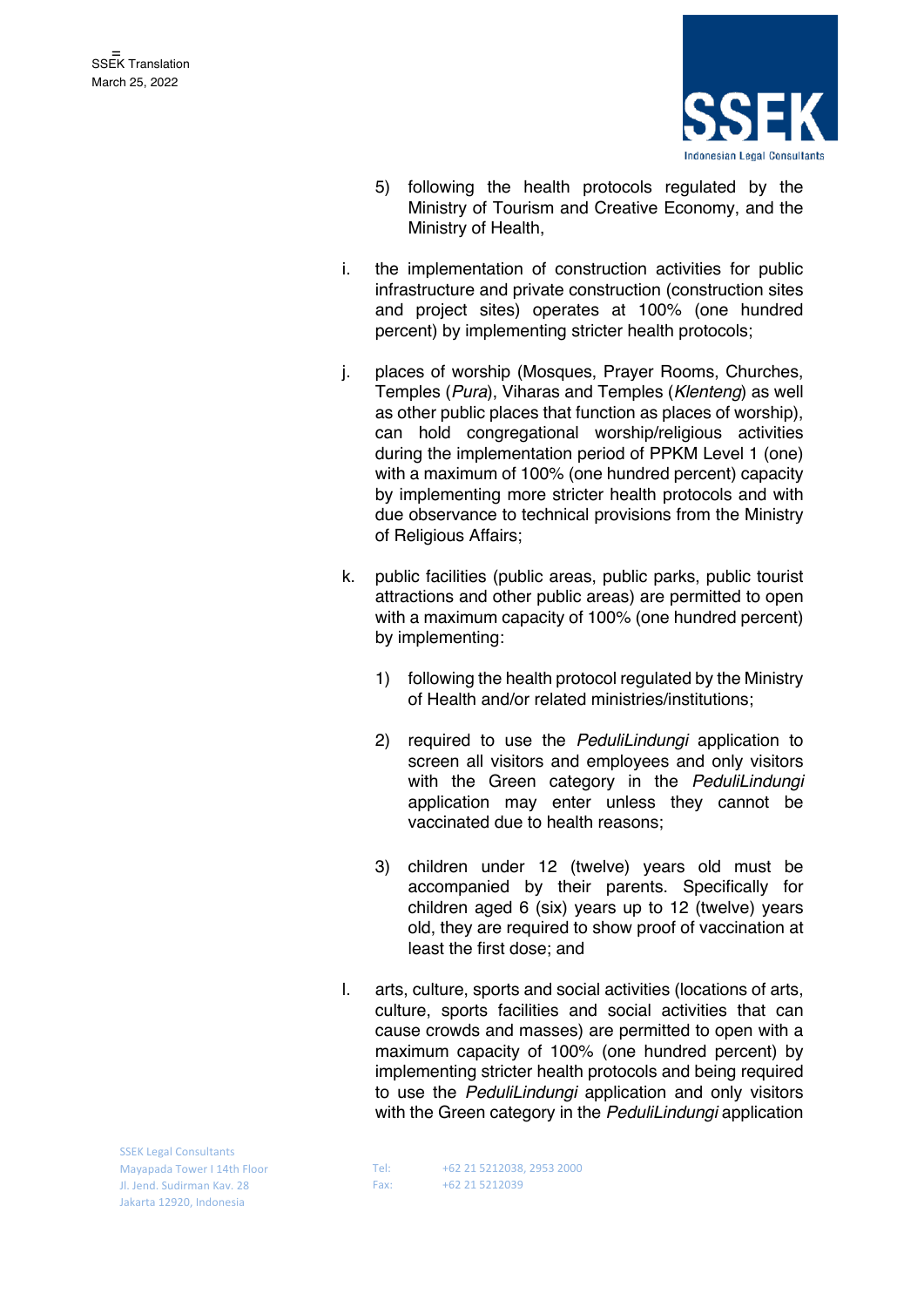

may enter unless they cannot be vaccinated due to health reasons;

- m. activities at fitness centers/gyms are permitted to open with a maximum capacity of 100% (one hundred percent) by implementing more stricter health protocols and being required to use the *PeduliLindungi* application and only visitors with the Green category in the *PeduliLindungi* application may enter unless they cannot be vaccinated due to health reasons;
- n. public transportation (public vehicles, mass transportation, taxis (conventional and online) and rental vehicles) is enforced with a maximum capacity of 100% (one hundred percent) by implementing stricter health protocols;
- o. implementation of wedding receptions may be held with a maximum of 75% (seventy-five percent) of the room capacity;
- p. requirements for domestic travel using private cars, motorbikes and long-distance public transportation (airplanes, buses, ships, and trains) are in accordance with the provisions stipulated by the National COVID-19 Handling Task Force;
- q. continue to wear a mask correctly and consistently when carrying out activities outside the home and it is not permitted to use a face shield without using a mask; and
- r. the implementation of PPKM at the RT/RW, Village/Subdistrict and District levels shall be enforced by activating the Posts at each level by observing the zoning criteria for area control.
- SEVENTH : Industries that have an export and domestic orientation in areas of level 3 (three) and level 2 (two) are permitted to operate with a capacity of 100% (one hundred percent) of staff with the following conditions:
	- a. have an IOMKI and obtain a recommendation from the Ministry of Industry;
	- b. companies and its employees are required to use the *PeduliLindungi* application to screen people entering and leaving the company's production facilities;

SSEK Legal Consultants Mayapada Tower I 14th Floor Jl. Jend. Sudirman Kav. 28 Jakarta 12920, Indonesia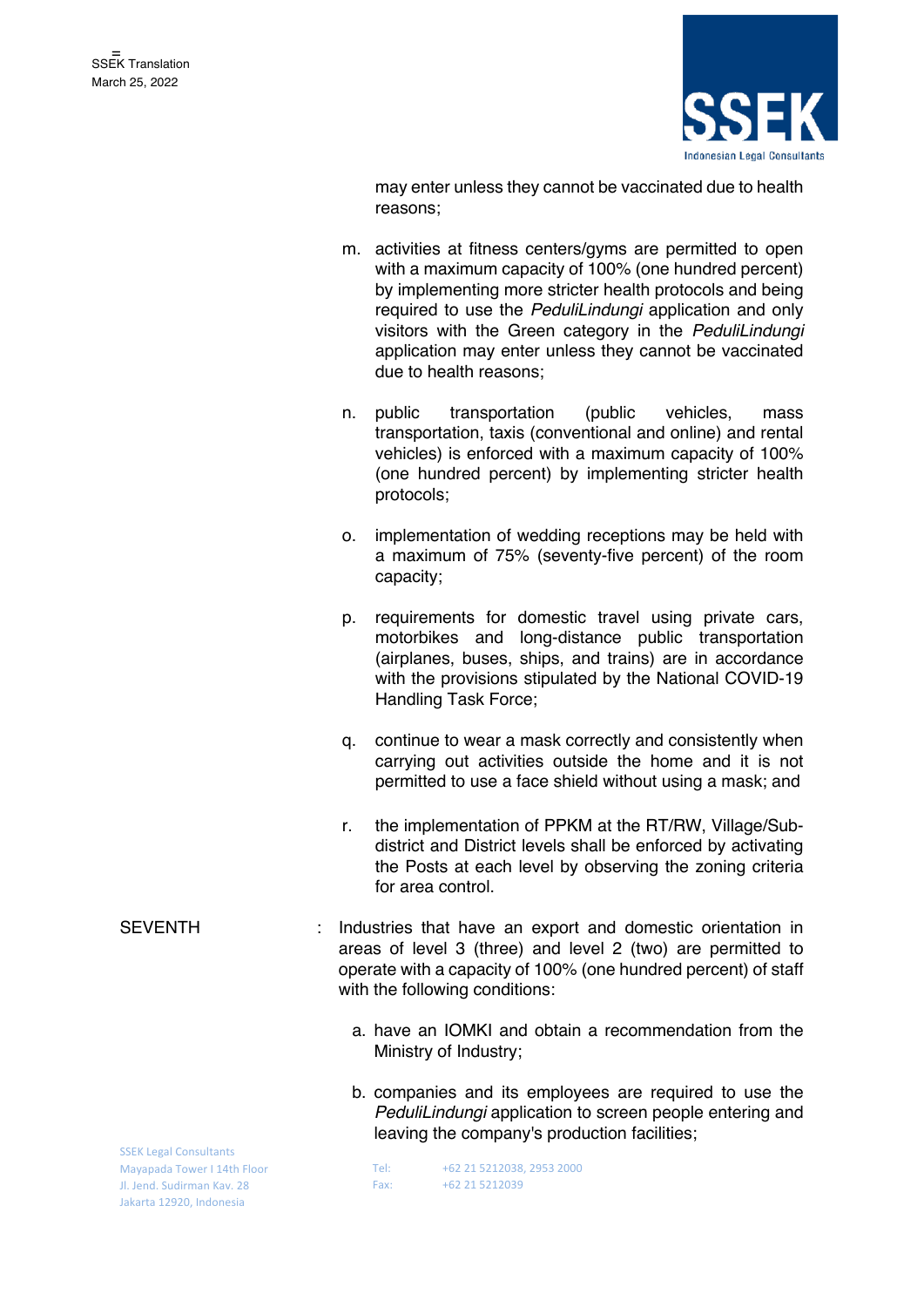

|                                                                                                                        |     | c. only employees with complete doses of vaccination may<br>enter shifts unless they cannot be vaccinated due to<br>health reasons;                                                                                                                                                                                                                           |
|------------------------------------------------------------------------------------------------------------------------|-----|---------------------------------------------------------------------------------------------------------------------------------------------------------------------------------------------------------------------------------------------------------------------------------------------------------------------------------------------------------------|
|                                                                                                                        |     | d. all companies must follow the health protocol references<br>determined by the Ministry of Industry and the Ministry of<br>Health; and                                                                                                                                                                                                                      |
|                                                                                                                        |     | e. the Ministry of Industry and regional government are<br>in<br>order<br>able<br>ranked<br>to<br>be<br>to<br>supervise<br>the<br>implementation of this health protocol.                                                                                                                                                                                     |
| <b>EIGHTH</b>                                                                                                          |     | All sports competitions may be held under the following<br>conditions:                                                                                                                                                                                                                                                                                        |
|                                                                                                                        | 1)  | the venue is only in the Regency/City area with criteria of<br>level 3 (three), level 2 (two), and level 1 (one);                                                                                                                                                                                                                                             |
|                                                                                                                        | (2) | all players, officials, media crew, and support staff are<br>required to use the PeduliLindungi application to screen<br>people entering and leaving competition and training<br>venues;                                                                                                                                                                      |
|                                                                                                                        | 3)  | the implementation of competitions is allowed to accept<br>live spectators in the stadium with a maximum percentage<br>of stadium capacity following the level criteria in the<br>Regency/City area as follows: 50% (fifty percent) for level<br>3 (three), 75% (seventy five percent) for level 2 (two) and<br>100% (one hundred percent) for level 1 (one); |
|                                                                                                                        |     | 4) all players, officials, media crew, and support staff and<br>spectators attending the competition must have received<br>a second dose of vaccination, negative PCR (H-1) with<br>negative results and an Antigen with negative results on<br>match day; and                                                                                                |
|                                                                                                                        | 5)  | the implementation of competitions must follow the health<br>protocol rules as determined by the Ministry of Health.                                                                                                                                                                                                                                          |
| <b>NINTH</b>                                                                                                           |     | Restrictions on the entrance of international passenger travel<br>are regulated with the following conditions:                                                                                                                                                                                                                                                |
|                                                                                                                        |     | a. air entrance is only through Soekarno Hatta Airport in<br>Tangerang, Banten Province, Juanda Airport in Sidoarjo,<br>East Java Province, Ngurah Rai Airport in Denpasar, Bali<br>Province, Hang Nadim Airport in Batam, Riau Islands                                                                                                                       |
| <b>SSEK Legal Consultants</b><br>Mayapada Tower I 14th Floor<br>Jl. Jend. Sudirman Kav. 28<br>Jakarta 12920, Indonesia |     | +62 21 5212038, 2953 2000<br>Tel:<br>+62 21 5212039<br>Fax:                                                                                                                                                                                                                                                                                                   |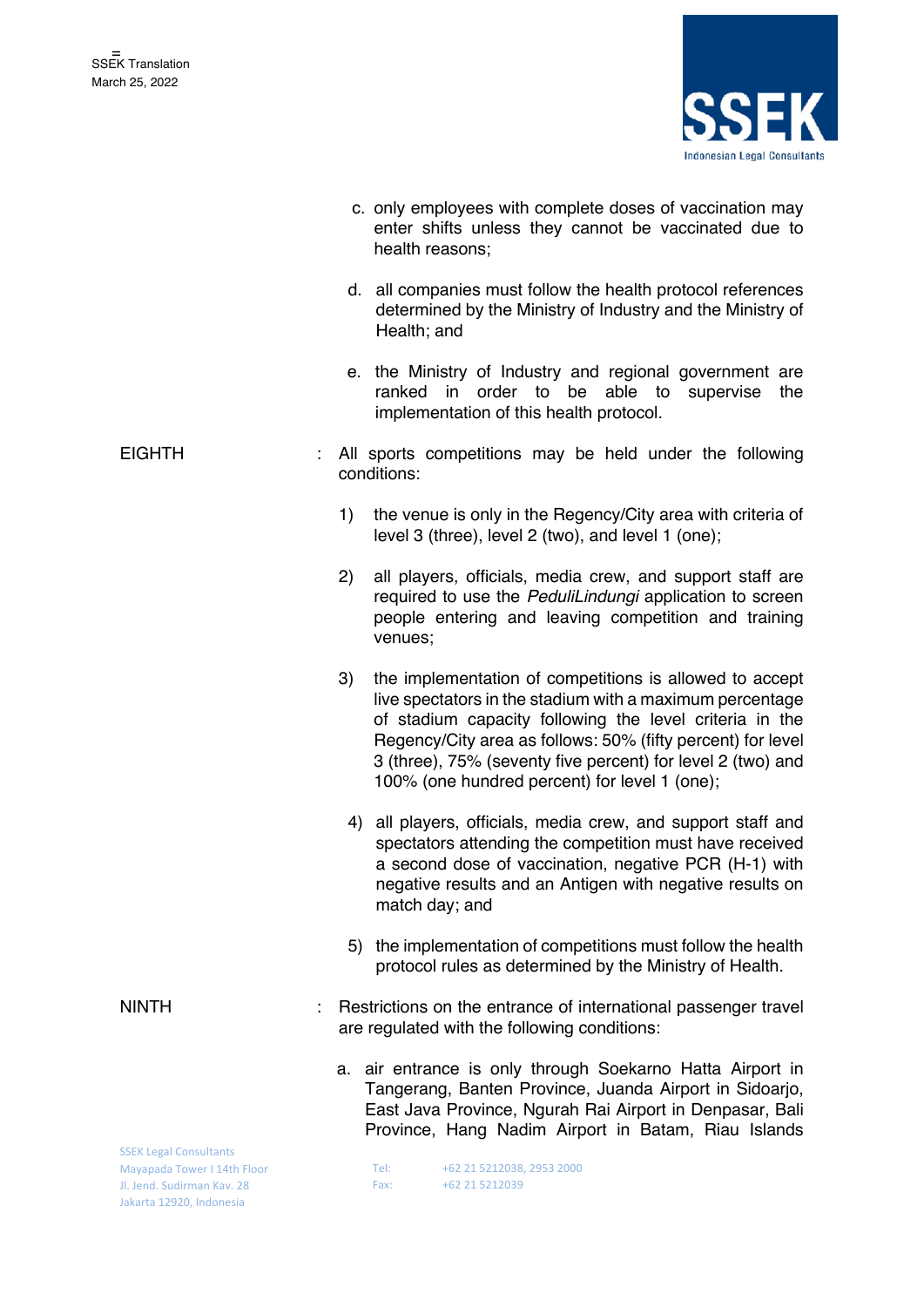

Province, Raja Haji Fisabilillah Airport in Tanjung Pinang Riau Islands Province, Sam Ratulangi Airport in Manado, North Sulawesi Province and Zainuddin Abdul Madjid Airport in Central Lombok, West Nusa Tenggara Province;

- b. the only sea entrance is through Tanjung Benoa in Bali Province, Batam, Tanjung Pinang and Lagoi Bintan in Riau Islands Province, and Nunukan in North Kalimantan Province. Specifically for Tanjung Benoa in Bali Province, cruise ships and sailing ships (yacht) can be used;
- c. land entrances are only through the Aruk State Border Post (*Pos Lintas Batas Negara* or PLBN) in West Kalimantan Province, Entikong in West Kalimantan Province, and Motaain in East Nusa Tenggara Province;
- d. replacement and repatriation services for the Crew of Foreign Citizens (WNA) or Crew of Indonesian Citizens (WNI) on foreign-flagged vessels can be carried out at the following ports: Belawan, Tanjung Balai Karimun (Nipah Island and Tg. Balai Karimun), Batam (Galang Island, Batu Ampar, and Kabil), Merak, Tanjung Priok, Tanjung Perak, Makassar, Benoa, Sorong, Ambon, and Bitung.
- e. technical arrangements related to the implementation of the provisions as referred to in letters a) to d) and during the transition period will be further regulated by the Ministry of Transportation / National COVID-19 Handling Task Force / related Ministries / Institutions.
- TENTH : The Governor after receiving the vaccine supply from the Ministry of Health, immediately distributes it to the Regency/City and is not held as a reserve (stock) in the Province.
- ELEVENTH : Governors, Regents and Mayors prohibits any form of activity/activities that can cause crowds.
- TWELEVETH : Governors, Regents and Mayors coordinate and collaborate with the National Army of Indonesia (TNI), the National Police of Republic of Indonesia (Polri) and the Public Prosecutor's Office in implementing PPKM.
- THIRTEENTH : Tighten activities and education with the following principles:

SSEK Legal Consultants Mayapada Tower I 14th Floor Jl. Jend. Sudirman Kav. 28 Jakarta 12920, Indonesia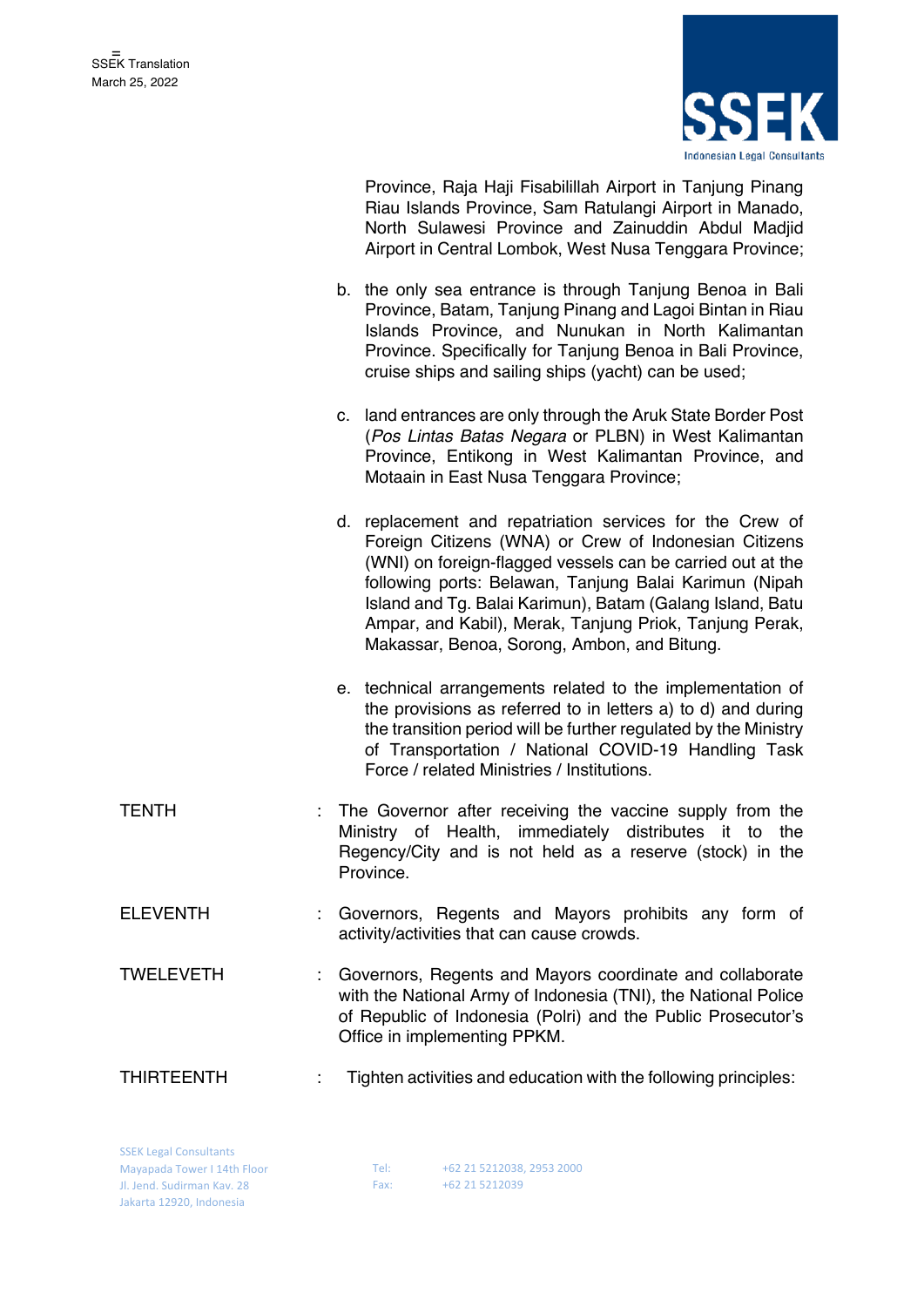

- a. COVID-19 is most contagious in closed conditions, long meetings (more than 15 (fifteen) minutes), closerange interactions, crowds, vigorous breathing activities such as singing, talking and laughing and not wearing masks such as when eating together;
- b. the correct and consistent use of masks is the minimum health protocol that everyone should apply;
- c. washing hands with soap or hand sanitizer repeatedly, especially after touching objects touched by other people (such as doorknobs or stair railings), avoid touching the face area with hands;
- d. a good type of mask will protect more and using 2 (two) layers is a better choice. Masks should be changed after use of (>4 (more than four) hours);
- e. implementation of health protocols is carried out by considering air ventilation factors, duration, and interaction distance, to minimize the risk of transmission in activities;
- f. distance considerations can be applied as follows:
	- 1) work from home only, and interact only with people who live in the same house;
	- 2) if you have to leave the house, you must always strive for keeping a minimum distance of 2 (two) meters in interacting with other people. Reduce/avoid contact with other people who do not live in the same household; and
	- 3) socializing various visual instructions in public places related to the prevention and handling of COVID-19,
- g. duration considerations can be applied as follows:
	- 1) if you have to interact with other people or attend an activity, do it with a short duration to reduce the risk of transmission; and
	- 2) in an office and other situations, scheduling and rotation can help to reduce the duration interaction,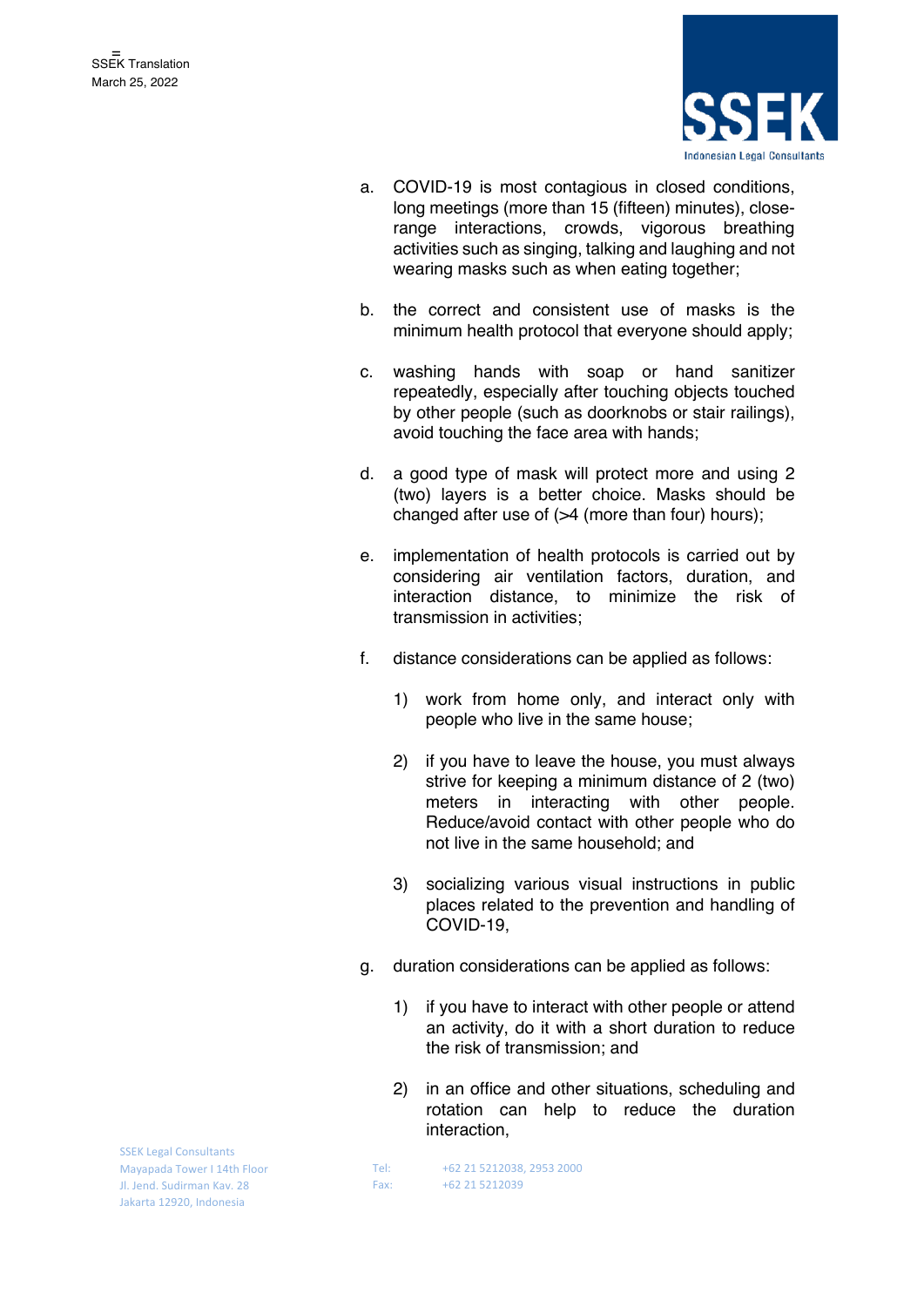

- h. ventilation considerations can be applied as follows:
	- 1) outdoor activities have a much lower risk of transmission than indoor activities; and
	- 2) the room should always be endeavored to have good air ventilation. Opening doors, windows can be done to reduce the risk of transmission. In the event that the door or window cannot be opened, an air purifier with a High Efficiency Particulate Air (HEPA) filter can be used indoors,
- i. in conditions of widespread transmission in communities, then stricter interventions by significantly limiting community mobility need to be carried out;
- j. 3T measures (testing, tracing, treatment) shall always be implemented:

1) testing shall be intensified according to the weekly positivity rate, with the following

| conditions:                   |                                                       |
|-------------------------------|-------------------------------------------------------|
| <b>Weekly Positivity rate</b> | Number of tests (per<br>1000 inhabitants per<br>week) |
| <5%                           |                                                       |
| $>5\%<15\%$                   |                                                       |
| $515\%$ -<25%                 | 10                                                    |
| $>25\%$                       | 15                                                    |

 $>25\%$  15 Testing shall always be intensified with a target positivity rate of <5% (five percent). The daily testing

target is the minimum number of daily tests that must be met by the regency/city. The people who are counted into the target testing are suspects and contacts of confirmed cases, not asymptomatic people who are screened. The target number of testing must be achieved at the regency/city level following the table below:

| <b>Province</b> | <b>Regency/City</b> | Number of<br><b>Testing</b><br>Target/Day |
|-----------------|---------------------|-------------------------------------------|
| Bali            | Badung              | ء∩1                                       |
|                 | Bangli              | 16r                                       |

SSEK Legal Consultants Mayapada Tower I 14th Floor Jl. Jend. Sudirman Kav. 28 Jakarta 12920, Indonesia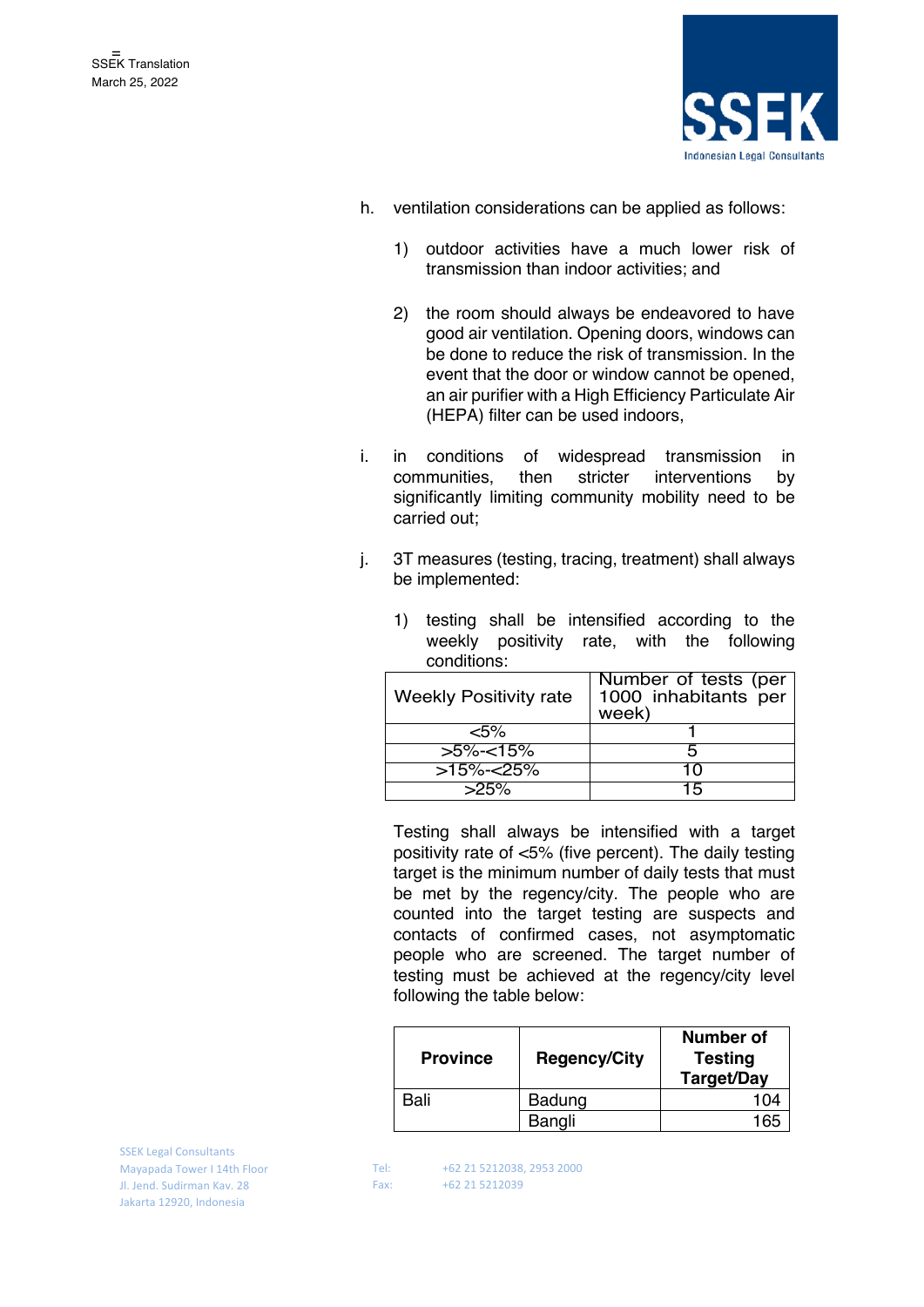

|                    | <b>Buleleng</b>     | 96   |
|--------------------|---------------------|------|
|                    | Gianyar             | 75   |
|                    | Jembrana            | 41   |
|                    | Karang Asem         | 60   |
|                    | Klungkung           | 26   |
|                    | City<br>of          | 145  |
|                    | Denpasar            |      |
|                    | Tabanan             | 65   |
| <b>Banten</b>      | City of Cilegon     | 65   |
|                    | City of Serang      | 513  |
|                    | City<br>of          | 1650 |
|                    | Tangerang           |      |
|                    | City of South       | 1269 |
|                    | Tangerang           |      |
|                    | Lebak               | 940  |
|                    | Pandeglang          | 176  |
|                    | Serang              | 217  |
|                    | Tangerang           | 2805 |
| <b>DIY</b>         | <b>Bantul</b>       | 1520 |
| Yogyakarta         | Gunung Kidul        | 1664 |
|                    | City<br>of          | 643  |
|                    | Yogyakarta          |      |
|                    | Kulonprogo          | 960  |
|                    | Sleman              | 1833 |
| <b>DKI Jakarta</b> | Kepulauan           | 4    |
|                    | Seribu              |      |
|                    | City of West        | 1902 |
|                    | Jakarta             |      |
|                    | City of Central     | 653  |
|                    | Jakarta             |      |
|                    | City of South       | 1650 |
|                    | Jakarta             |      |
|                    | City<br>of<br>East  | 2107 |
|                    | Jakarta             |      |
|                    | North<br>City of    | 1322 |
|                    | Jakarta             |      |
| West Java          | Bandung             | 5444 |
|                    | <b>West Bandung</b> | 2427 |
|                    | Bekasi              | 2888 |
|                    | Bogor               | 4404 |
|                    | Ciamis              | 871  |
|                    | Cianjur             | 1672 |
|                    | Cirebon             | 1584 |
|                    | Garut               | 380  |
|                    | Indramayu           | 1260 |
|                    |                     |      |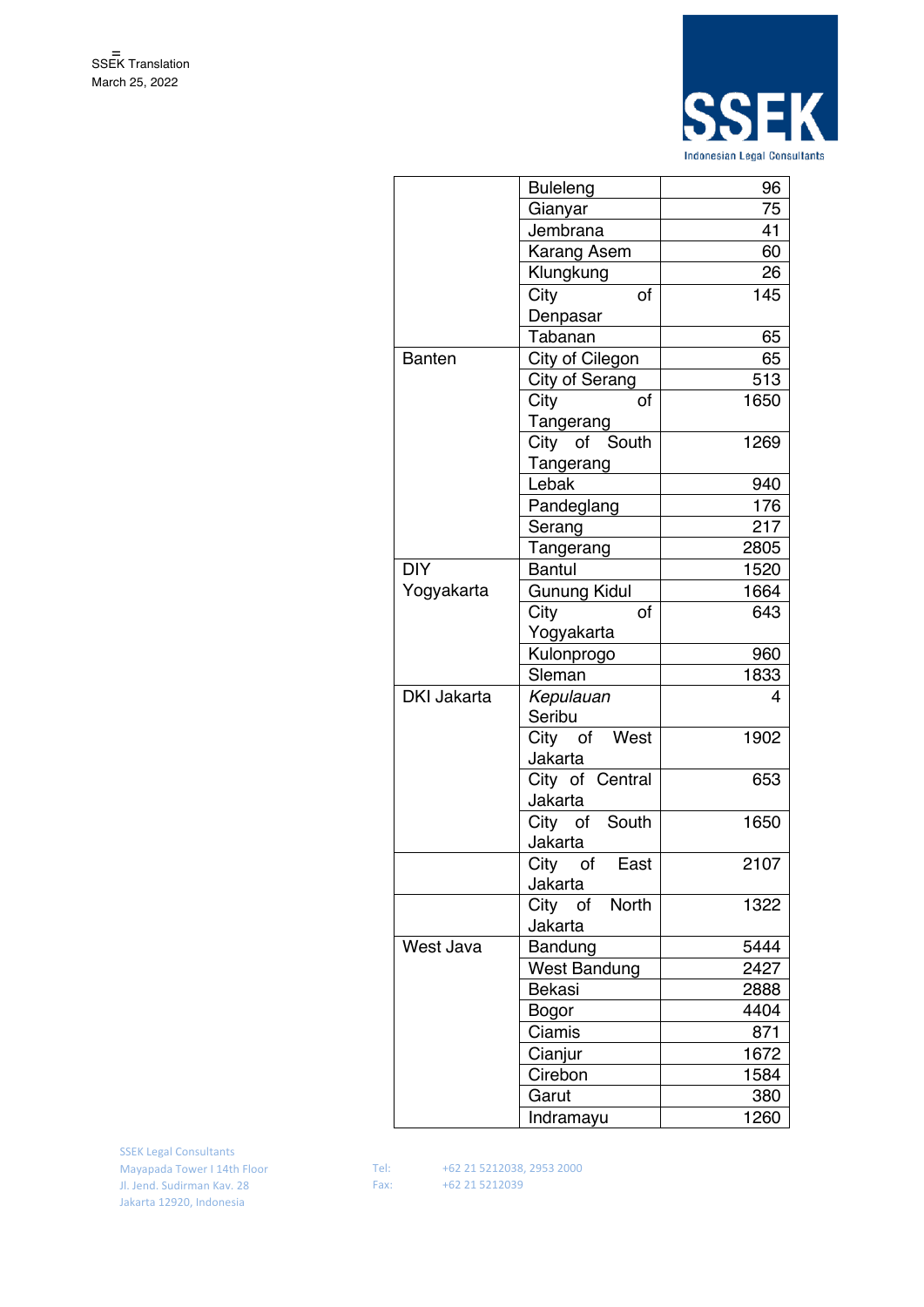

|              | Karawang             | 1693 |
|--------------|----------------------|------|
|              | City of Bandung      | 3698 |
|              | City of Banjar       | 270  |
|              | City of Bekasi       | 2224 |
|              | City of Bogor        | 798  |
|              | City of Cimahi       | 872  |
|              | City of Cirebon      | 229  |
|              | <b>City of Depok</b> | 1827 |
|              | City<br>of           | 47   |
|              | Sukabumi             |      |
|              | City<br>of           | 980  |
|              | Tasikmalaya          |      |
|              | Kuningan             | 786  |
|              | Majalengka           | 881  |
|              | Pangandaran          | 58   |
|              | Purwakarta           | 686  |
|              | Subang               | 1139 |
|              | Sukabumi             | 1814 |
|              | Sumedang             | 2542 |
|              | Tasikmalaya          | 1294 |
| Central Java | Banjarnegara         | 133  |
|              | <b>Banyumas</b>      | 1228 |
|              | Batang               | 1115 |
|              | <b>Blora</b>         | 124  |
|              | Boyolali             | 708  |
|              | <b>Brebes</b>        | 1294 |
|              | Cilacap              | 1239 |
|              | Demak                | 847  |
|              | Grobogan             | 198  |
|              | Jepara               | 186  |
|              | Karanganyar          | 644  |
|              | Kebumen              | 171  |
|              | Kendal               | 140  |
|              | Klaten               | 840  |
|              | City<br>of           | 87   |
|              | Magelang             |      |
|              | City<br>of           | 223  |
|              | Pekalongan           |      |
|              | City of Salatiga     | 143  |
|              | City<br>of           | 269  |
|              | Semarang             |      |
|              | City<br>of           | 371  |
|              | Surakarta            |      |
|              | <b>City of Tegal</b> | 179  |
|              | <b>Kudus</b>         | 128  |
|              |                      |      |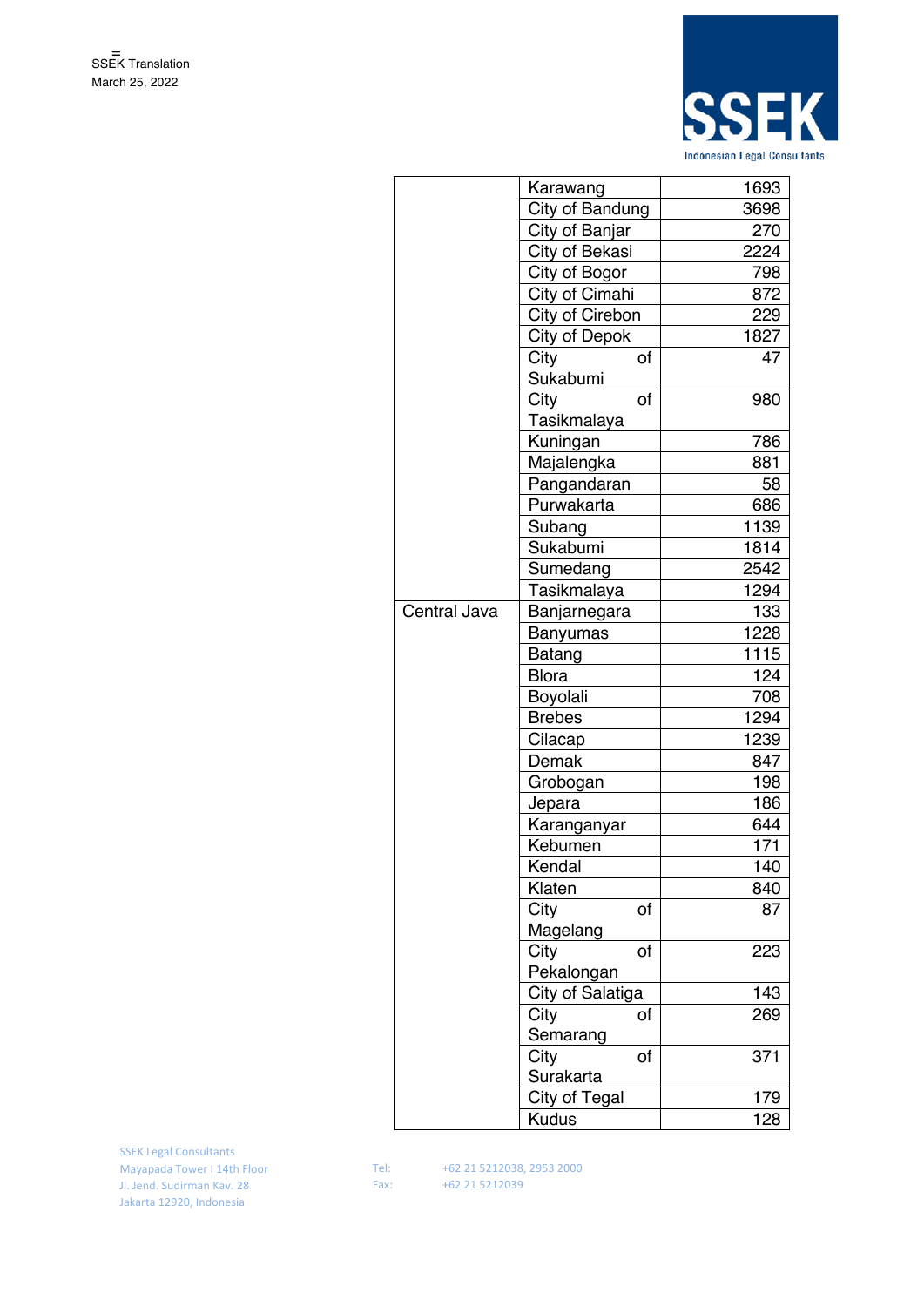

|           | Magelang       | 1875 |
|-----------|----------------|------|
|           | Pati           | 905  |
|           | Pekalongan     | 647  |
|           | Pemalang       | 929  |
|           | Purbalingga    | 680  |
|           | Purworejo      | 1024 |
|           | Rembang        | 92   |
|           | Semarang       | 155  |
|           | Sragen         | 636  |
|           | Sukoharjo      | 646  |
|           | Tegal          | 1027 |
|           | Temanggung     | 1120 |
|           | Wonogiri       | 684  |
|           | Wonosobo       | 1132 |
| East Java | Bangkalan      | 144  |
|           | Banyuwangi     | 1161 |
|           | <b>Blitar</b>  | 836  |
|           | Bojonegoro     | 180  |
|           | Bondowoso      | 561  |
|           | Gresik         | 194  |
|           | Jember         | 354  |
|           | Jombang        | 913  |
|           | Kediri         | 1138 |
|           | City of Batu   | 152  |
|           | City of Blitar | 21   |
|           | City of Kediri | 209  |
|           | City of Madiun | 127  |
|           | City of Malang | 632  |
|           | City<br>of     | 19   |
|           | Mojokerto      |      |
|           | City<br>of     | 29   |
|           | Pasuruan       |      |
|           | City<br>Ωf     | 174  |
|           | Probolinggo    |      |
|           | City<br>of     | 2091 |
|           | Surabaya       |      |
|           | Lamongan       | 172  |
|           | Lumajang       | 750  |
|           | Madiun         | 490  |
|           | Magetan        | 455  |
|           | Malang         | 1893 |
|           | Mojokerto      | 164  |
|           | Nganjuk        | 759  |
|           | Ngawi          | 601  |
|           | Pacitan        | 398  |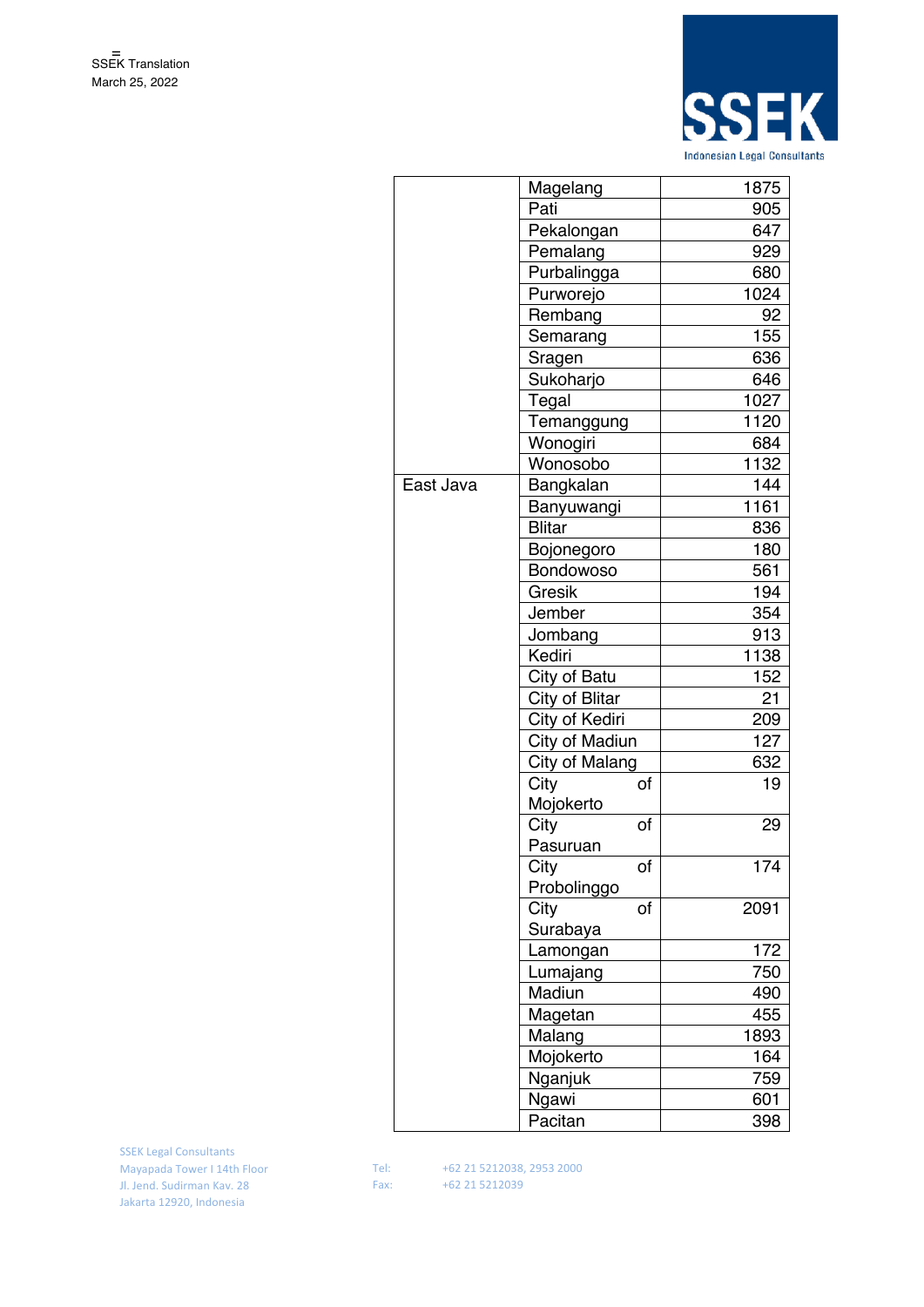

|       | Pamekasan   | 647     |
|-------|-------------|---------|
|       | Pasuruan    | 237     |
|       | Ponorogo    | 125     |
|       | Probolinggo | 849     |
|       | Sampang     | 722     |
|       | Sidoarjo    | 336     |
|       | Situbondo   | 494     |
|       | Sumenep     | 786     |
|       | Trenggalek  | 501     |
|       | Tuban       | 169     |
|       | Tulungagung | 751     |
| Total |             | 107,491 |

- 2) tracing shall be carried out until there are more than 15 close contacts per confirmed case. Quarantine needs to be carried out on those who has been identified as close contacts. Close contacts once identified shall be checked (entrytest) and quarantine shall be carried out. If the test result is positive, then isolation is compulsory. If the test result is negative, then a follow-up quarantine is compulsory. On the 5th day of quarantine, it is necessary to re-examine (exit-test) to see if the virus is detected after/during the incubation period. If negative, the patient is considered to have completed the quarantine; and
- 3) treatment needs to be done comprehensively according to the severity of the symptoms. Only patients with moderately severe and critical symptoms need to be hospitalized. Isolation needs to be done strictly to prevent transmission,

acceleration of vaccination efforts must continue to be carried out to protect as many people as possible and this effort is carried out to reduce the rate of transmission and prioritize the safety of those who are vulnerable to death (such as elderly people with comorbidities) considering the limited health capacity and long-term impact from COVID-19 infection.

#### FOURTEENTH : Governor Regents and Mayors are to:

a. accelerate social aid distribution and social safety nets sourced from the Regional Revenues and Expenditures Budget (*Anggaran Pembelanjaan dan Belanja Daerah* or

SSEK Legal Consultants Mayapada Tower I 14th Floor Jl. Jend. Sudirman Kav. 28 Jakarta 12920, Indonesia

| Tel: |  | +62 21 5212038, 2953 2000 |  |
|------|--|---------------------------|--|
| Fax: |  | +62 21 5212039            |  |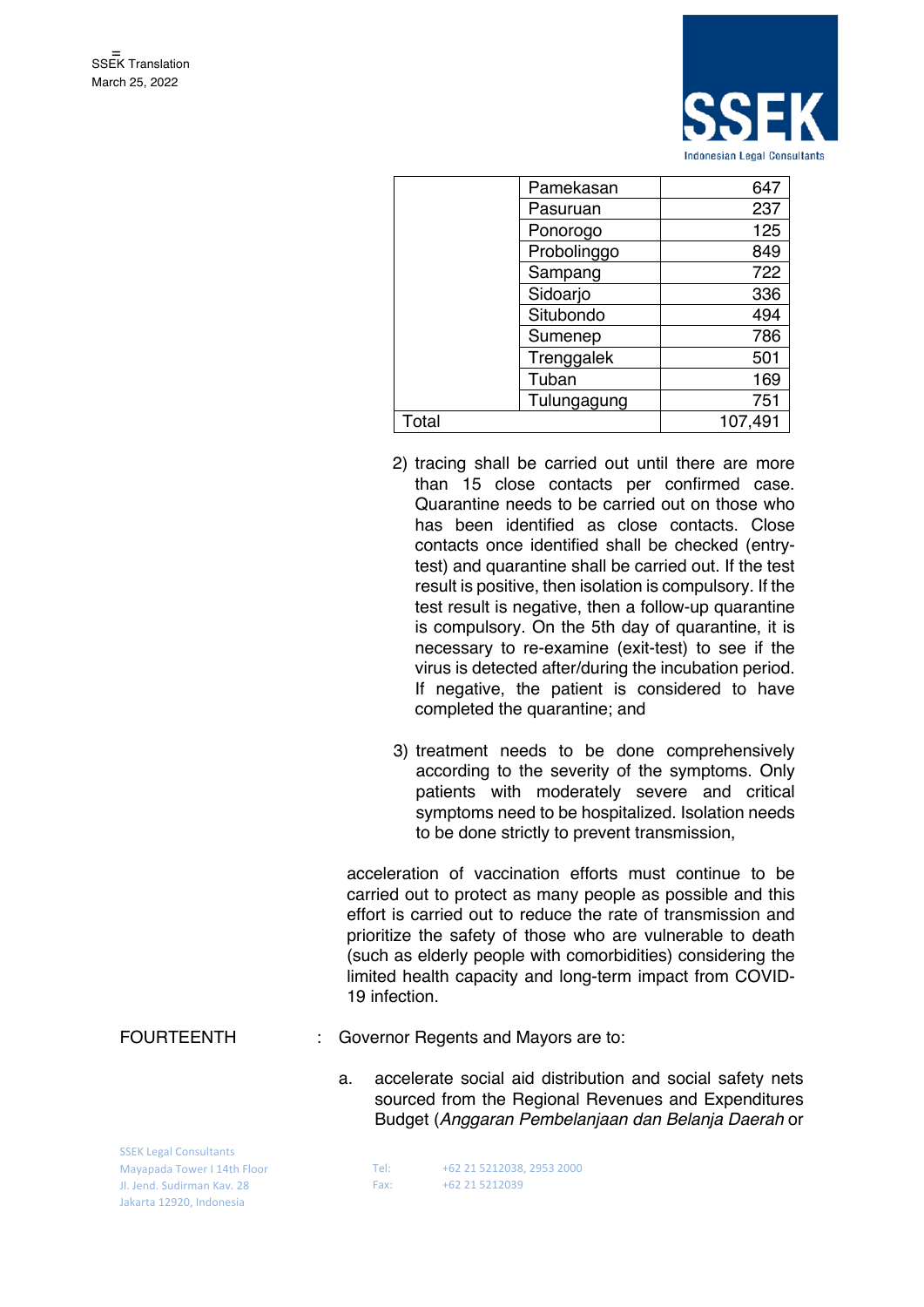

"**APBD**") if there is a need for additional funding for budgeting and distribution of social assistance and social safety nets in supporting the implementation of PPKM COVID-19 thus:

- 1) conduct rationalization and/or reallocation of budgets from programs/activities that are less prioritized in the social assistance budget and social safety nets;
- 2) the procedure for rationalizing and/or reallocating the need for additional funding for budgeting and distribution of social assistance/social safety nets in supporting the implementation of PPKM COVID-19 is guided by Article 4 and Article 5 of Regulation of the Minister of Home Affairs Number 20 of 2020 regarding Acceleration of Handling the Corona Virus Disease 2019 within the Regional Government and Article 3 to Article 6 of the Minister of Home Affairs Regulation Number 39 of 2020 regarding Prioritizing the Use of Budget Allocations for Certain Activities Changes in the Allocation and Use of Regional Revenue and Expenditure Budgets;
- 3) on the acceleration of distribution and implementation of Village Fund - Direct Cash Assistance ("*Bantuan Langsung Tunai - Dana Desa* or "**BLT-DD**"):
	- a) Regents/Mayors to accelerate the evaluation of the Expenditure Budget (*Anggaran Pendapatan dan Belanja Desa* or "**APBDesa**") for Villages that have not stipulated a Village Regulation regarding APBDesa ratification of Human Development Cadre (*Kader Pembangunan*  data by the Regional Government recording KPM data for BLT-DD recipients on State Budget Treasury System Online Monitoring (*Online Monitoring Sistem Perbendaharaan Anggaran Negara – "***Om-SPAN"**) in accordance with the provisions of the laws and regulations; and
	- b) the Village Head to conduct recording and stipulation of KPM and follow up with the implementation of BLT-DD in accordance with the provisions of laws and regulations,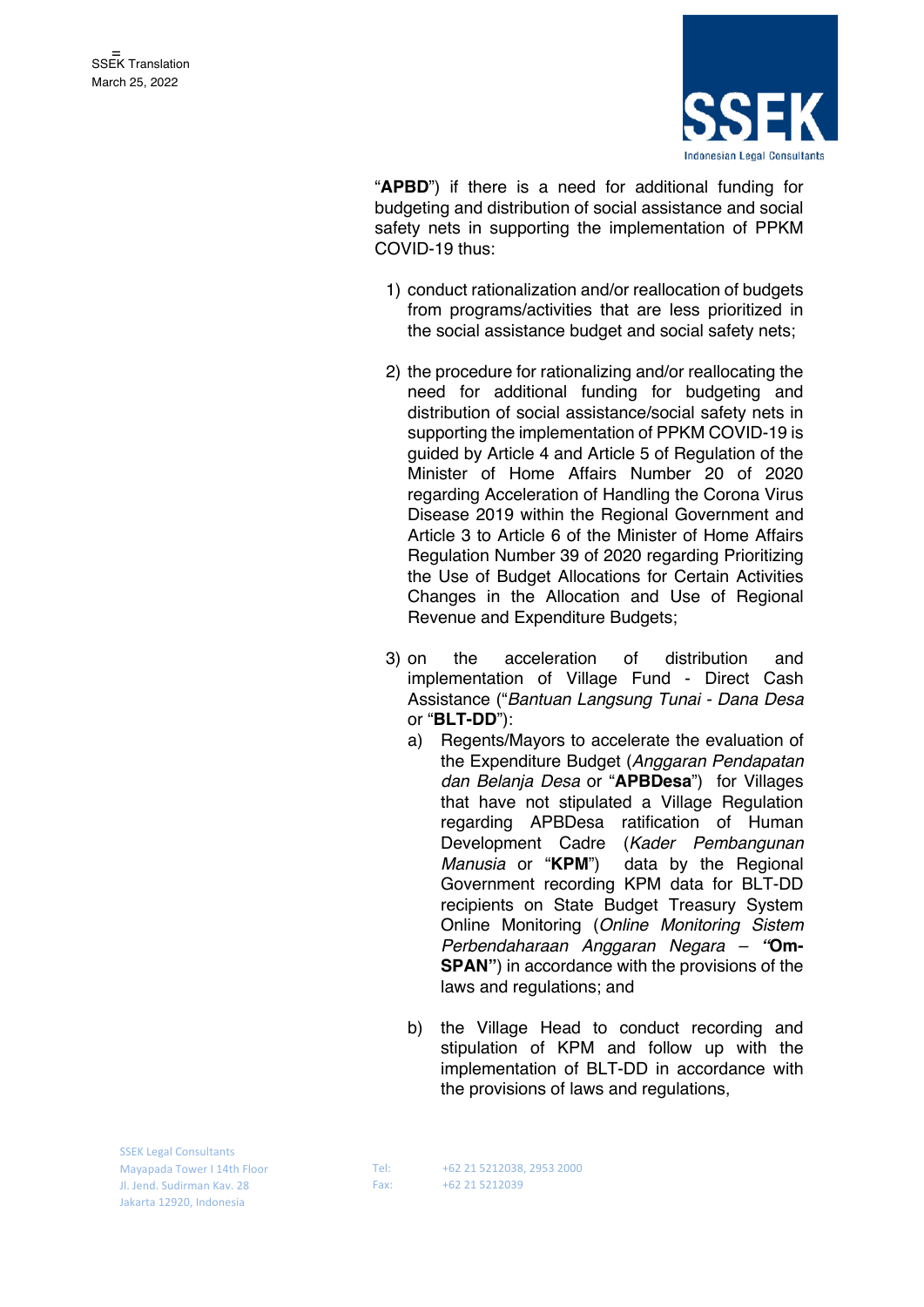

- b. synchronizing social assistance originating from the central with other social assistance sourced from the APBD.
- FIFTEENTH : Funding for the implementation of PPKM due to the COVID-19 Pandemic sourced from the APBD:
	- a. in the implementation of PPKM due to the COVID-19 Pandemic, the Regional Government can make expenditures for which the budget is not yet available, is then followed by proposing an APBD amendment draft;
	- b. the expenditure as referred to in letter a is carried out with a direct charge to the Unexpected Expenditure (*Belanja Tidak Terduga* or "**BTT**");
	- c. in the event that the BTT is insufficient, the Regional Government reschedules the program and activity achievements to prioritize the use of budget allocations for certain activities and/or changes in budget allocations and utilizes available cash reserve through regional head regulations amendments regarding APBD and notifies the head of Region People's Legislative Council. The results of the budget allocation for rescheduling the results of the program and activity achievements are diverted for unexpected expenditures; and
	- d. the procedure for using BTT in the context of implementing PPKM due to the COVID-19 Pandemic originating from the Regional Budget is guided by the Minister of Home Affairs Regulation Number 39 of 2020.
- SIXTEENTH : a. In the event that the Governors, Mayors or Regents do not conduct the provisions as referred to in this Ministerial Instruction, they are imposed with sanctions as stipulated in Article 68 until Article 78 of Law Number 23 of 2014 regarding Regional Government;
	- b. For Business Actors as referred to in the FOURTH Dictum, FIFTH Dictum, and SIXTH Dictum that do not implement the provisions as regulated in this Instruction shall be subject to administrative sanctions until the closure of the business in accordance with the provisions of the laws and regulations; and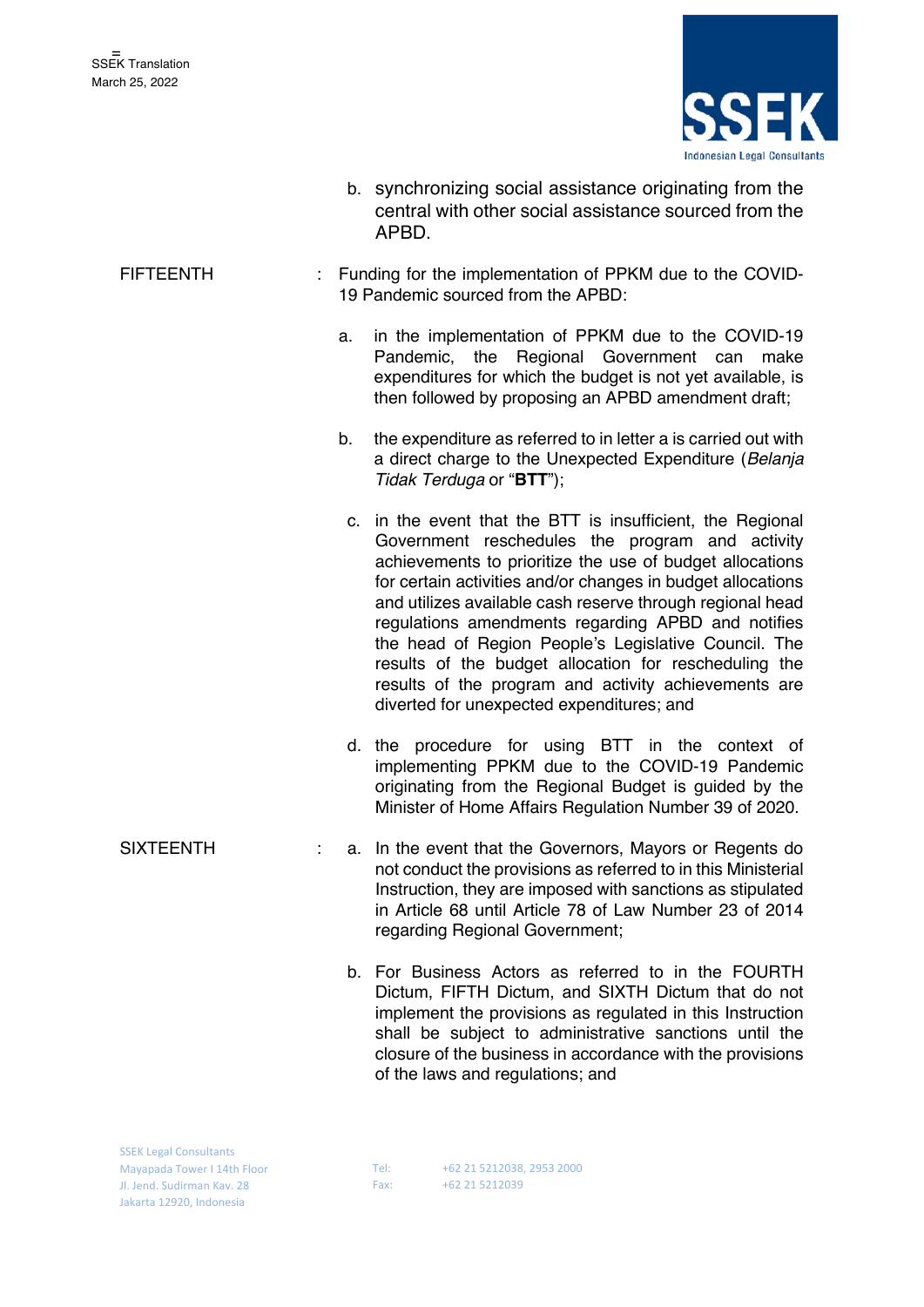

- c. Every person may be imposed with sanctions for violations in the framework of controlling infectious disease outbreaks according to:
	- 1) Articles 212 to 218 of the Criminal Code;
	- 2) Law Number 4 of 1984 regarding Outbreaks of Infectious Diseases;
	- 3) Law Number 6 of 2018 regarding Health Quarantine; and
	- 4) Regional Regulations and Regional Head Regulations; as well as
	- 5) Provisions of other relevant laws and regulations.
- EIGHTEENTH : This Instruction of the Minister shall enter into force on March 22, 2022 until April 4, 2022.

Issued in Jakarta On March 21, 2022 MINISTER OF HOME AFFAIRS,

[signed]

## MUHAMMAD TITO KARNAVIAN

#### Copies to:

- 1. President of the Republic of Indonesia;
- 2. Vice President of the Republic of Indonesia;
- 3. Chairman of the Audit Board of the Republic of Indonesia;
- 4. Coordinating Minister for Legal And Security Politics;
- 5. Coordinating Minister for Economic Affairs;
- 6. Coordinating Minister for Human Development and Culture;
- 7. Coordinating Minister for Maritime Affairs and Investment;
- 8. Minister of State Secretary;
- 9. Minister of Religion;
- 10. Minister of Finance;
- 11. Minister of Education, Culture, Research and Technology;
- 12. Minister of Health;
- 13. Minister of Social Affairs;
- 14. Minister of Manpower;
- 15. Minister of Industry;

SSEK Legal Consultants Mayapada Tower I 14th Floor

Jl. Jend. Sudirman Kav. 28 Jakarta 12920, Indonesia